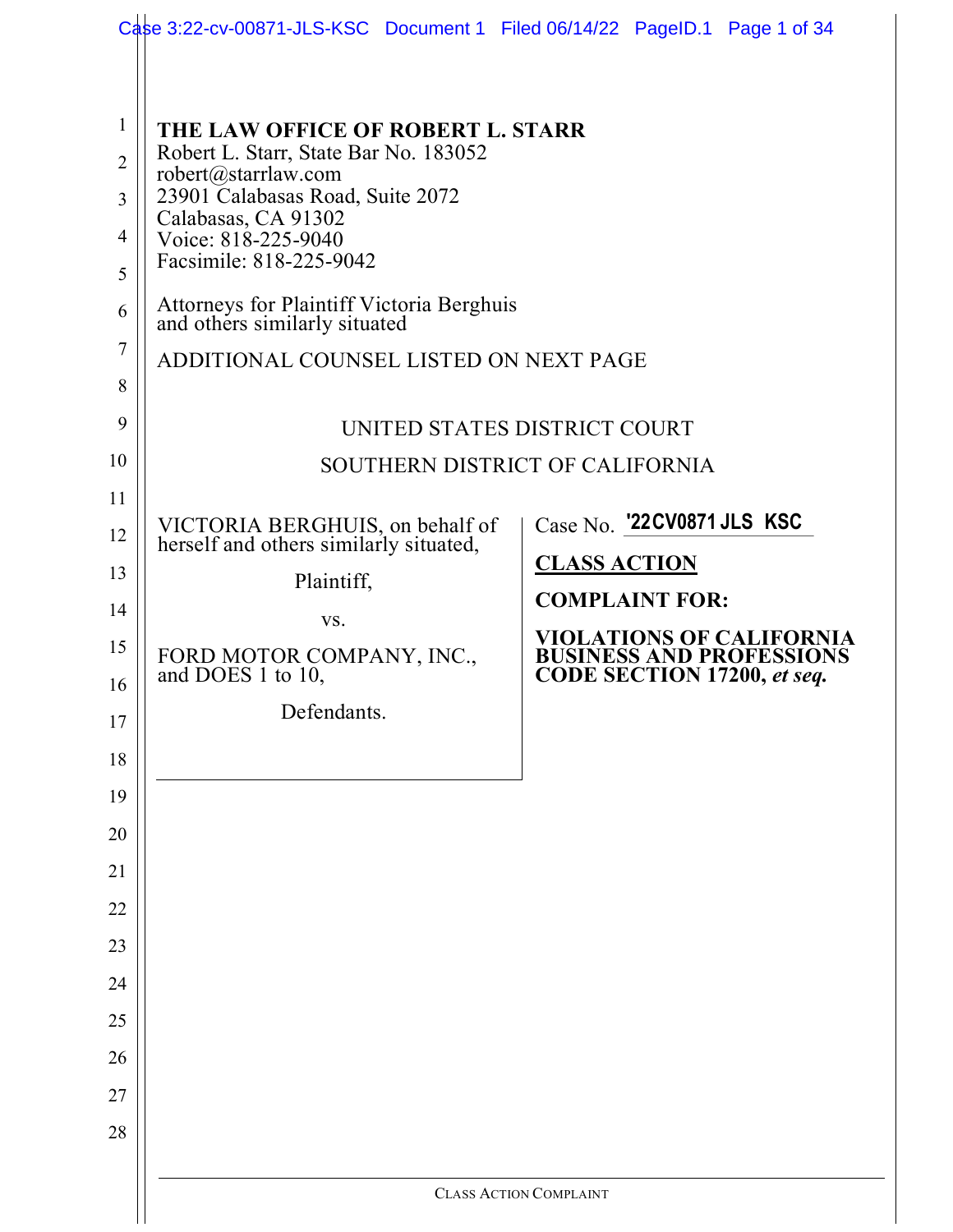|                | Case 3:22-cv-00871-JLS-KSC Document 1 Filed 06/14/22 PageID.2 Page 2 of 34 |                               |  |
|----------------|----------------------------------------------------------------------------|-------------------------------|--|
|                |                                                                            |                               |  |
|                |                                                                            |                               |  |
| $\mathbf{1}$   | <b>POMERANTZ LLP</b><br>Jordan L. Lurie, State Bar No. 130013              |                               |  |
| $\overline{2}$ | jllurie@pomlaw.com                                                         |                               |  |
| 3              | Ari Y. Basser, State Bar No. 272618<br>abasser@pomlaw.com                  |                               |  |
| 4              | 1100 Glendon Avenue                                                        |                               |  |
| 5              | 15th Floor Los Angeles, CA 90024<br>Telephone: (310) 432-8492              |                               |  |
| 6              | Manny Starr (319778)                                                       |                               |  |
| $\tau$         | manny@frontierlawcenter.com                                                |                               |  |
| 8              | Adam Rose (210880)<br>adam@frontierlawcenter.com                           |                               |  |
| 9              | <b>Frontier Law Center</b><br>23901 Calabasas Road, #2074                  |                               |  |
| 10             | Calabasas, CA 91302                                                        |                               |  |
| 11             | Telephone: (818) 914-3433<br>Facsimile: (818) 914-3433                     |                               |  |
| 12             | <b>Additional Attorneys for Plaintiff</b>                                  |                               |  |
| 13             | Victoria Berghuis and others similarly situated                            |                               |  |
| 14             |                                                                            |                               |  |
| 15             |                                                                            |                               |  |
| 16             |                                                                            |                               |  |
| 17             |                                                                            |                               |  |
| 18             |                                                                            |                               |  |
| 19             |                                                                            |                               |  |
| 20             |                                                                            |                               |  |
| 21             |                                                                            |                               |  |
| 22             |                                                                            |                               |  |
| 23             |                                                                            |                               |  |
| 24             |                                                                            |                               |  |
| 25             |                                                                            |                               |  |
| 26             |                                                                            |                               |  |
| 27             |                                                                            |                               |  |
| 28             |                                                                            |                               |  |
|                |                                                                            |                               |  |
|                |                                                                            | <b>CLASS ACTION COMPLAINT</b> |  |
|                |                                                                            |                               |  |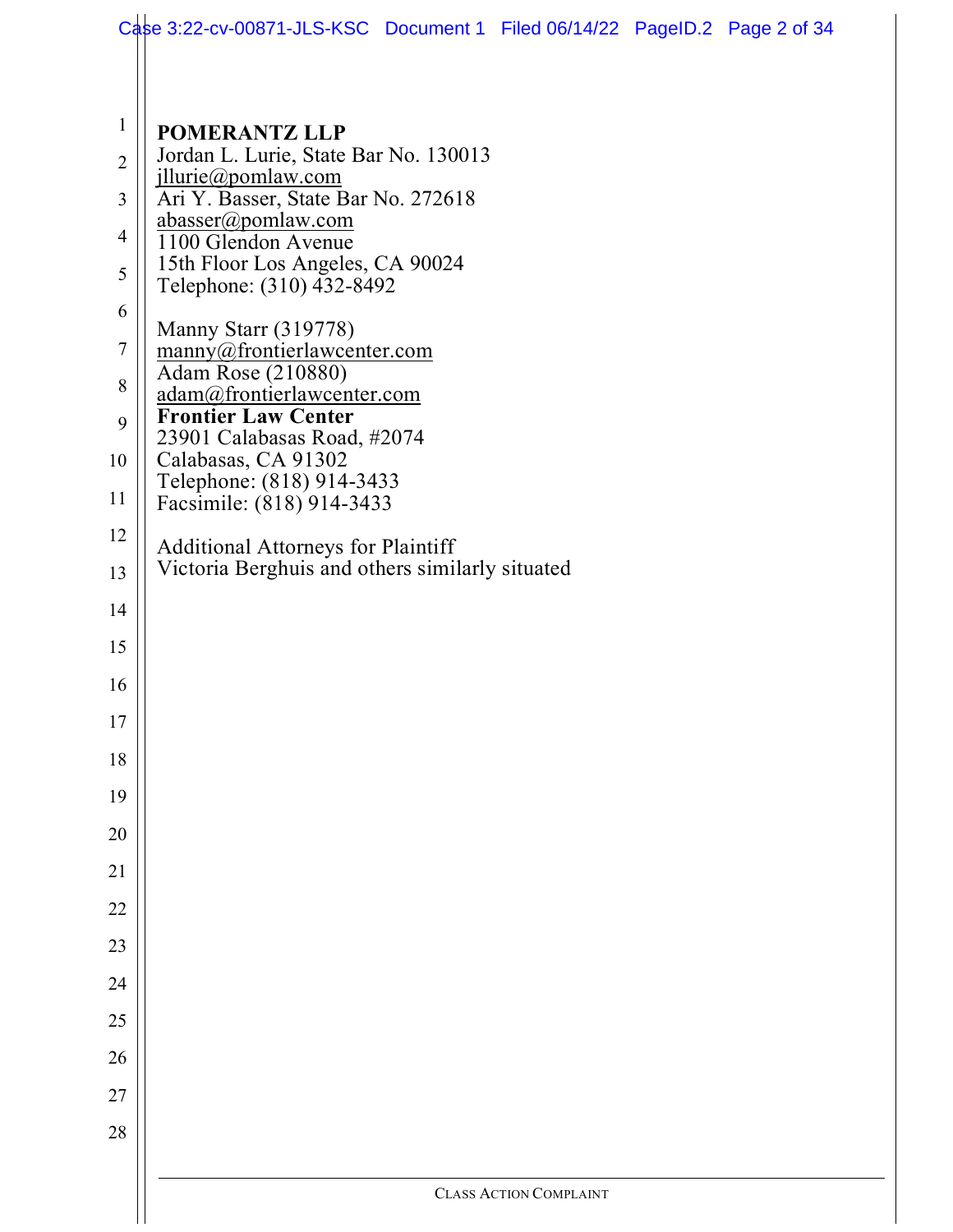1 2 3 4 5 Plaintiff Victoria Berghuis ("Plaintiff"), individually and on behalf of all other California citizens similarly situated, brings this action against Defendant Ford Motor Company, Inc. ("Defendant" or "Ford"), upon information and belief, except as to her own actions, the investigation of her counsel, and the facts that are a matter of public record, and alleges as follows:

#### **INTRODUCTION**

6

7 8 9 10 11 12 13 14 1. This consumer class action arises out of Ford's failure to properly identify and pay for the diagnosis, repair, and replacement of the transmission in Class Vehicles, as defined below, for 15-years or 150,000-miles, pursuant to California Code of Regulations ("CCR") Title 13, Section 1962.1, 2035, 2037 and 2038, ("California Emissions Warranty"), relating to Partial Zero Emissions Vehicles and Super Ultra Low Emissions Vehicles, for which Ford has received a .2 Zero Emissions Credit from the California Air Resources Board. These vehicles are collectively referred to as "PZEV" vehicles.

15 16 17 2. Plaintiff's claims relate specifically to all vehicles distributed by Ford that are PZEV vehicles and for which Ford does not provide 15-years or 150,000 miles coverage relating to the transmission ("Class Vehicles").

18 19 20 3. Pursuant to the California Emissions Warranty, defects which increase regulated emissions in PZEV vehicles, such as the Class Vehicles, shall be covered under warranty for 15-years or 150,000-miles.

21 22 23 24 25 26 4. As will be detailed further below, the California Air Resources Board has determined that defects which cause illumination of the MIL are covered under the 15-years or 150,000-miles California Emissions Warranty. This is because, pursuant to Title 13, Section 1968.2, the MIL is not supposed to illuminate unless the vehicle's onboard diagnostic system ("OBDII" or "OBD2") has detected a defect which increases regulated emissions.

27 28 5. Furthermore, defects which cause illumination of the MIL would result in the vehicle failing a California smog check. Thus, defects which cause a

Page 1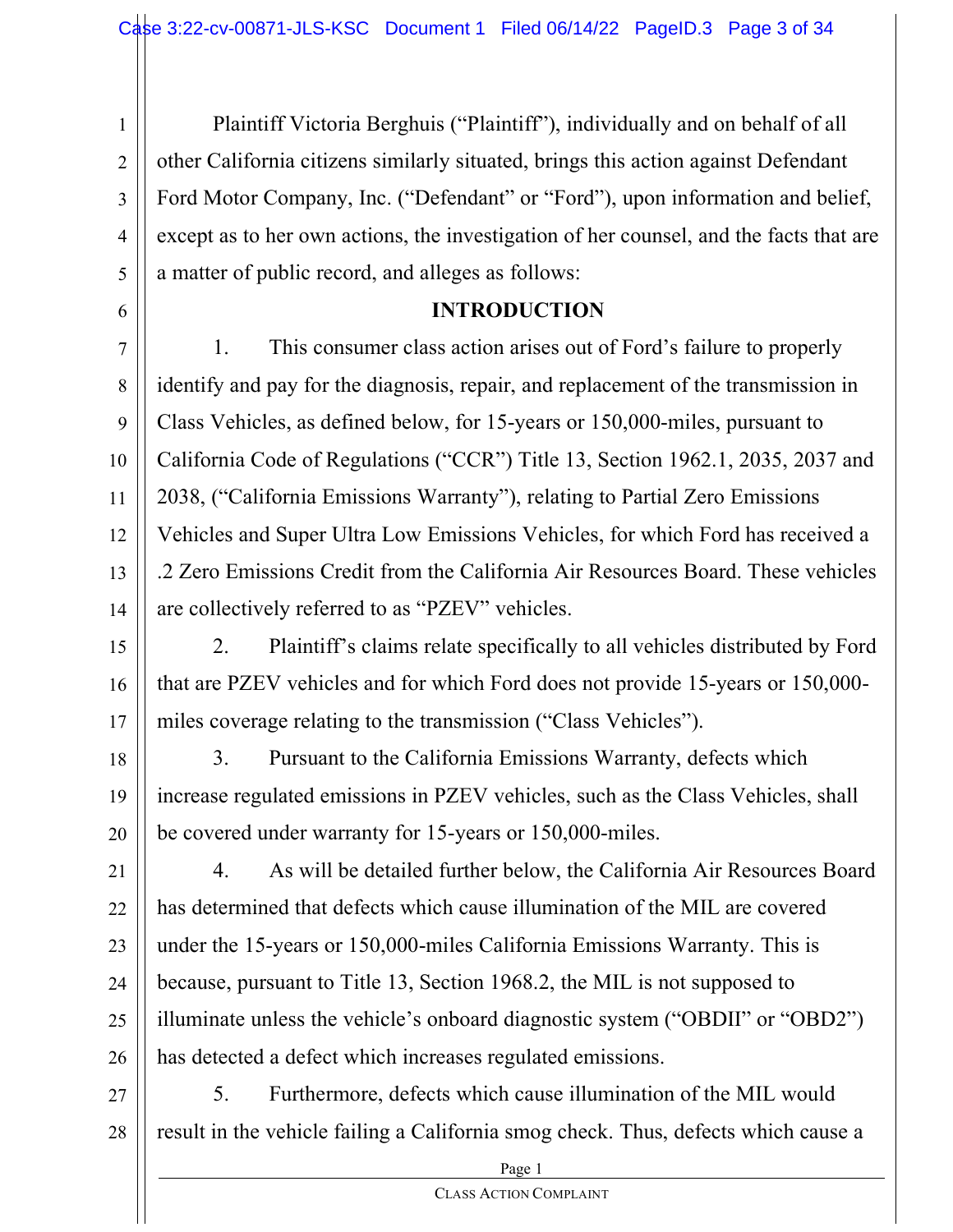2 vehicle to fail a California smog check also increase regulated emissions and should be covered under the 15-years or 150,000-miles California Emissions Warranty.

4 5 6 7 6. Transmission defects in Class Vehicles increase regulated emissions, cause the MIL to illuminate, and cause the vehicle to fail a California smog check. Therefore, the transmission in Class Vehicles should be covered by the California Emissions Warranty.

8 9 10 11 12 13 14 15 16 7. As a result of Ford not providing proper warranty coverage for the transmission in Class Vehicles, Plaintiff and members of the Class and Subclasses have and are continuing to pay out of pocket for repairs that should be covered under the California Emissions Warranty. Further, as a result of Ford not providing proper warranty coverage for the transmission in Class Vehicles, Plaintiff and the members of the Class and Subclasses have and are continuing to suffer damage as a result of purchasing or leasing Class Vehicles with a deficient warranty which was worth less than the warranty they were legally entitled to at the time of purchase or lease.

17

20

1

3

18 19 8. Ford has failed to extend California Emissions Warranty coverage to the transmission in Class Vehicles as required by the CCR. As explained herein, this is an unlawful and unfair business practice.

## **BACKGROUND**

21 22 23 24 25 26 9. For decades, Ford has been in the business of importing and distributing Ford vehicles to the State of California, with the intent to sell Ford vehicles to consumers in California. As such, Ford vehicles have been subject to state and federal regulations regarding both emissions standards and regarding Ford's obligations to provide consumers with warranties relating to emissions related parts.

27 28 10. California Code of Regulations section 1962.1, 2035, 2037, and 2038, requires that, for PZEV vehicles for which PZEV credits are provided, all

> Page 2 CLASS ACTION COMPLAINT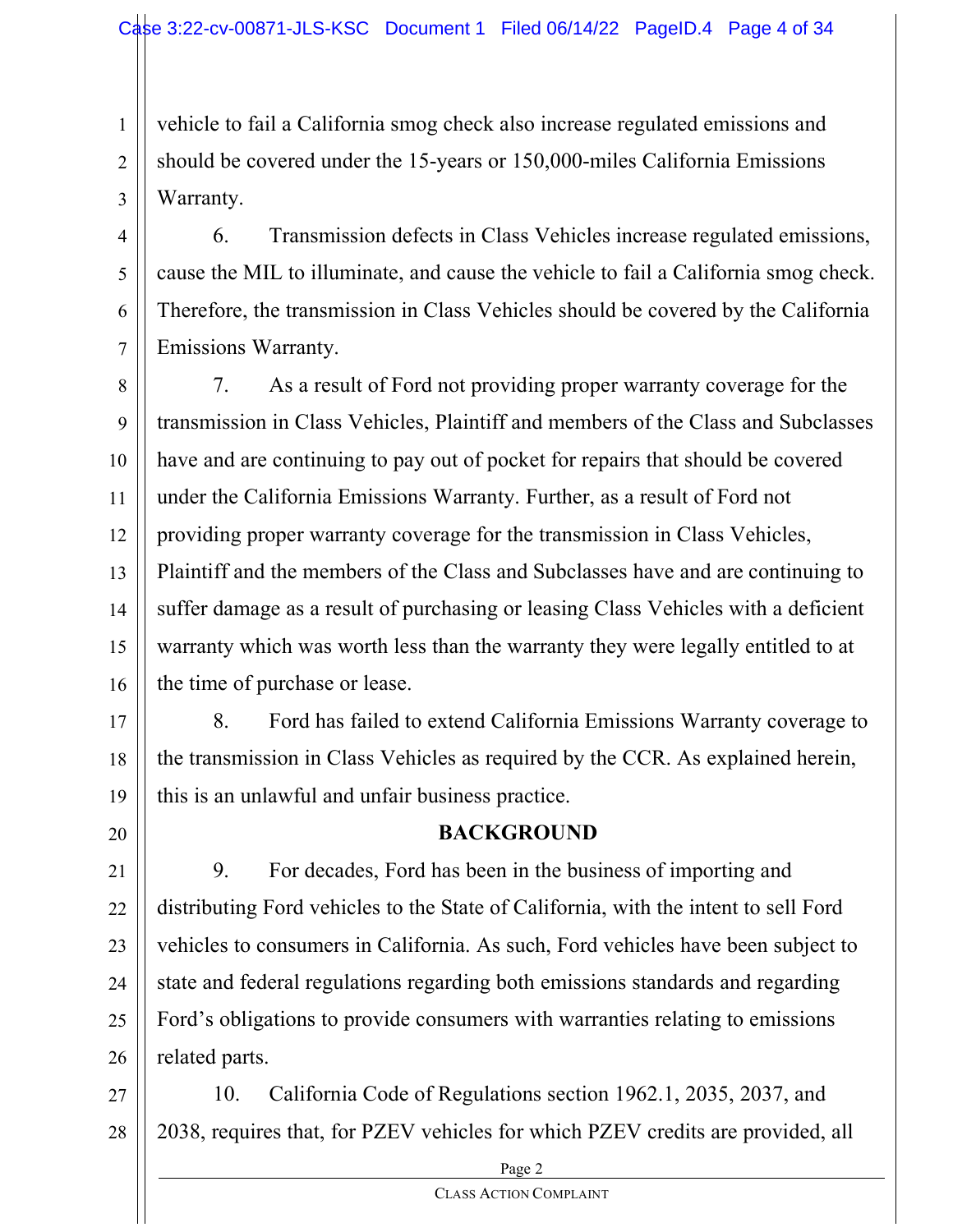1 2 3 4 5 6 7 8 9 10 defects in materials or workmanship that would cause the vehicle's on-board diagnostic malfunction indicator light to illuminate (as defined in CCR section 2037), all defects in materials or workmanship that would increase emissions, and all defects in materials or workmanship that would result in the vehicle not being able to pass a California smog check are warranted for *15-years* or *150,000-miles*, whichever occurs first (italics added), pursuant to the California Emissions Warranty. The 15-year warranty period is reduced to 10 years or 150,000-miles only for "a zero-emission energy storage device used for traction power (such as a battery, ultracapacitor, or other electric storage device)." The Class Vehicles are all defined as PZEV vehicles pursuant to California Code of Regulations 1962.1.

11 12 13 14 15 11. Pursuant to the California Code of Regulations, Ford is required to cover all parts that satisfy Section 1962.1, 2035, 2037, and 2038 as being emissions related parts, for 15-years or 150,000-miles, unless the emissions part is a battery or other zero emission storage device, wherein the warranty is 10 years/150,000-miles.

16 17 18 19 20 12. Ford fails to comply with these statutory requirements by failing to provide 15-years or 150,000-miles California Emissions Warranty coverage to Class Vehicles for transmission defects which cause illumination of the MIL, which cause an increase in regulated emissions, and/or which would cause a Class Vehicle to fail a smog check.

21 22 23 24 25 13. Ford is engaged in a nefarious scheme to limit its warranty exposure under California's emissions warranty requirements in violation of California emissions law by unilaterally defining and wrongfully limiting the parts that should properly be identified as parts covered by the California Emissions Warranty and covered for 15-years or 150,000-miles under the CCR.

26 27 28 14. Section 1962.1 requires that, relating to Class Vehicles, any warranted part, as defined by the CCR, that would cause the vehicle's on-board diagnostic malfunction indicator light to illuminate, increase emissions or that

Page 3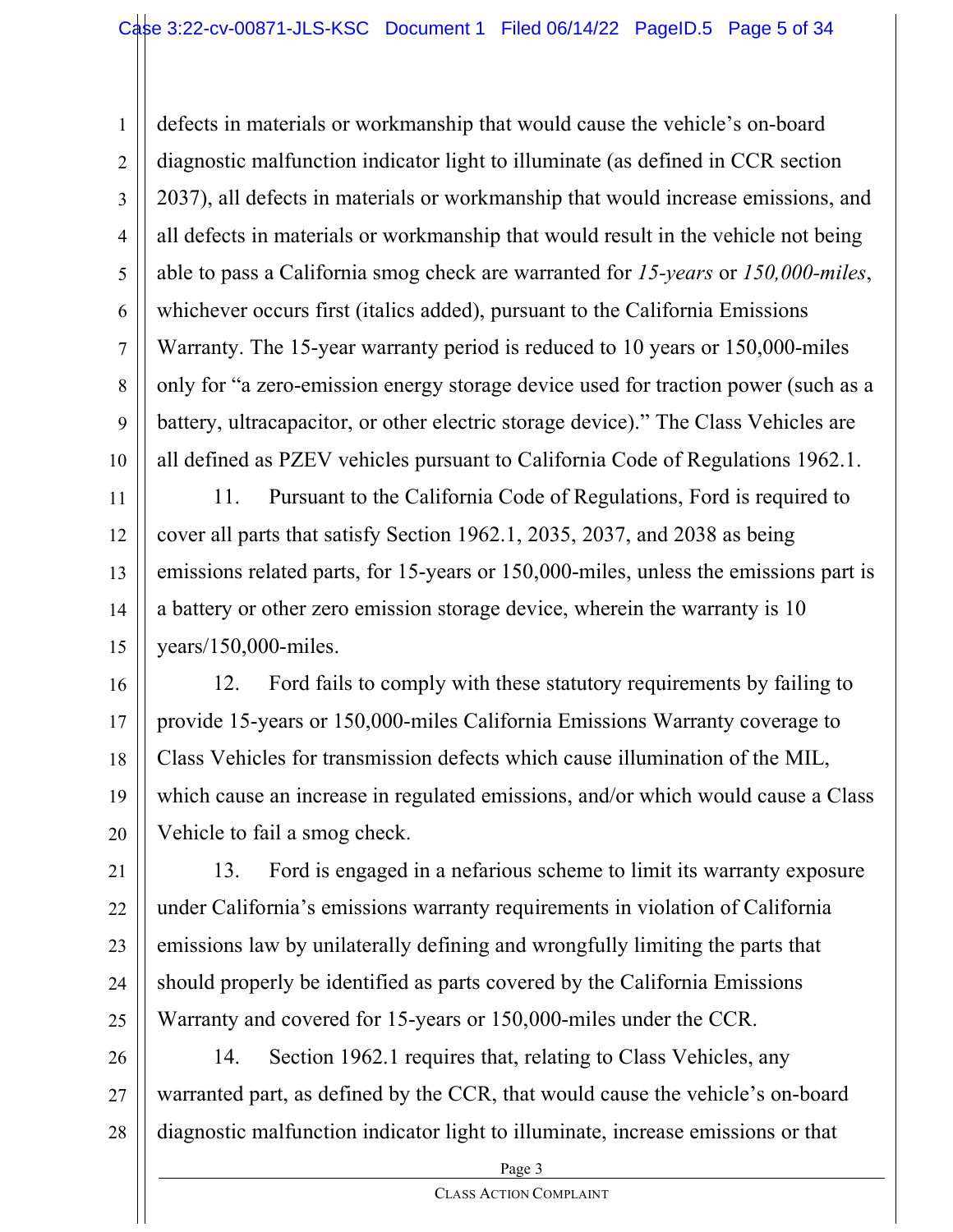1 2 3 4 5 6 7 8 would result in the vehicle not being able to pass a California smog check must be covered for 15-years or 150,000-miles. However, Ford's California Emissions Warranty for the Class Vehicles identifies only a handful of emissions parts that Ford contends qualify for the California Emissions Warranty's 15-year/150,000 mile warranty coverage. That list, generated by Ford, for its own financial benefit to save warranty costs, is woefully inadequate and incomplete and fails to identify, or provide extended warranty coverage for, *all* of the emissions related parts that, in fact, qualify for 15-year/150,000-mile coverage under Section 1962.1.

9 10 11 12 13 14 15. By narrowly self-defining the parts that are required to be covered under the California Emissions Warranty, Ford is able to reduce the amount of money that it spends on warranty-related repairs, knowing that most if not all dealerships or consumers will not investigate or understand what components should actually and correctly be covered under the California Emissions Warranty as required by the California Code of Regulations.

15 16 17 18 19 20 16. As a result of Ford's conduct, Plaintiff and members of the Class have paid and are continuing to pay out of pocket for repairs that should be covered under the California Emissions Warranty. As a further result of Ford's conduct, Plaintiff and members of the Class purchased or leased vehicles with warranties which were less valuable than the warranties they were legally entitled to.

21 22 23 24 25 26 27 28 17. Plaintiff's theory does not depend on the premise that CARB was deceived by the information that Ford submitted, or that CARB ever expressed a concern about Ford's classification of components as being covered by the California Emissions Warranty. Plaintiff is not accusing CARB of mismanagement or blaming CARB for Ford's inaccuracy. Ford alone is responsible for selecting and identifying to CARB the parts that Ford has unilaterally identified as being covered by the California Emissions Warranty, as part of its application for vehicle certification. That list may be correct as far as

Page 4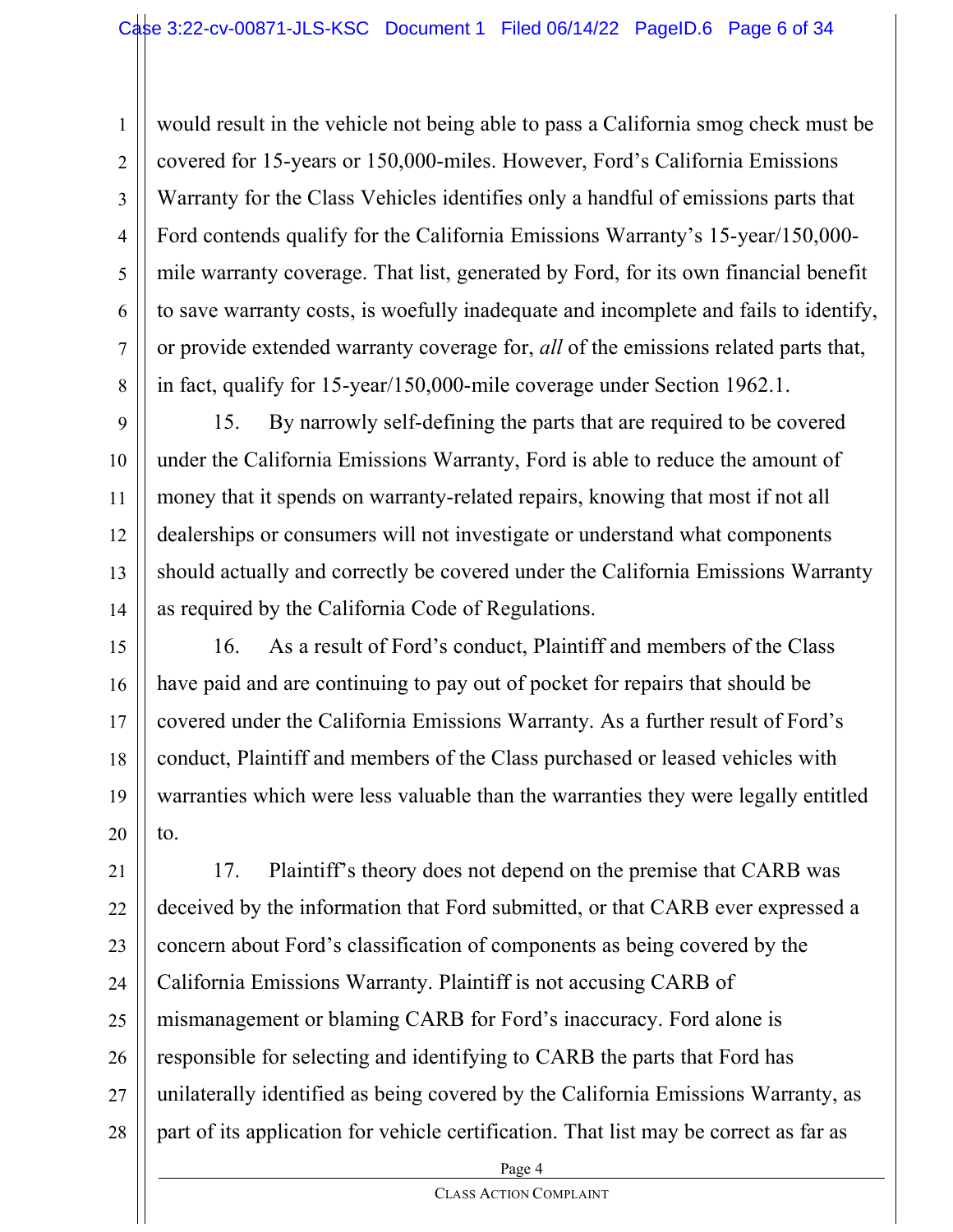CARB may know. But, as Plaintiff alleges, the list of parts Ford submitted to CARB was incomplete, as evidenced by Plaintiff's own experience.

3

5

7

10

11

1

2

## **JURISDICTION AND VENUE**

4 6 8 9 18. This Court has original jurisdiction over the subject matter of this action pursuant to 28 U.S.C.  $\S$  1332(d)(2)(A) because: (i) members of the Class are citizens of a state different from that of Ford; and (ii) aggregating the claims of individual Class members, the total matter in controversy exceeds the sum or value of \$5,000,000, exclusive of interests and costs. Further, 28 U.S.C. § 1332(d)(5) does not apply because (i) Ford is not a state, state official, or other governmental entity against whom the Court may be foreclosed from ordering relief, and (ii) the number of members of the Class in the aggregate exceeds 100.

12 13 14 15 16 19. On information and belief, for model years 2014–2017 alone, approximately 91,213 Ford PZEVs were sold (as new vehicles) to California dealers and received .2 Zero Emissions Credit from CARB, and there are approximately an additional 178,018 Ford PZEV vehicles that received .2 Zero Emissions Credit from CARB in prior model years.

17 18 19 20 21 20. This Court has personal jurisdiction over Ford because Ford has sufficient minimum contacts with California, having intentionally availed itself of the California market so as to render the exercise of jurisdiction over it by this District Court consistent with traditional notions of fair play and substantial justice.

22 23 24 25 26 21. Venue is proper in this Court pursuant to 28 U.S.C. §1391 because Ford conducts business within the State of California, has failed to designate with the office of the California Secretary of State a principal place of business in California, and a substantial part of the events giving rise to the claims alleged herein occurred in this District.

27 28 22. Further, this Court has jurisdiction over this matter and venue is proper in this Court because the facts and theories of liability in this action are

Page 5 CLASS ACTION COMPLAINT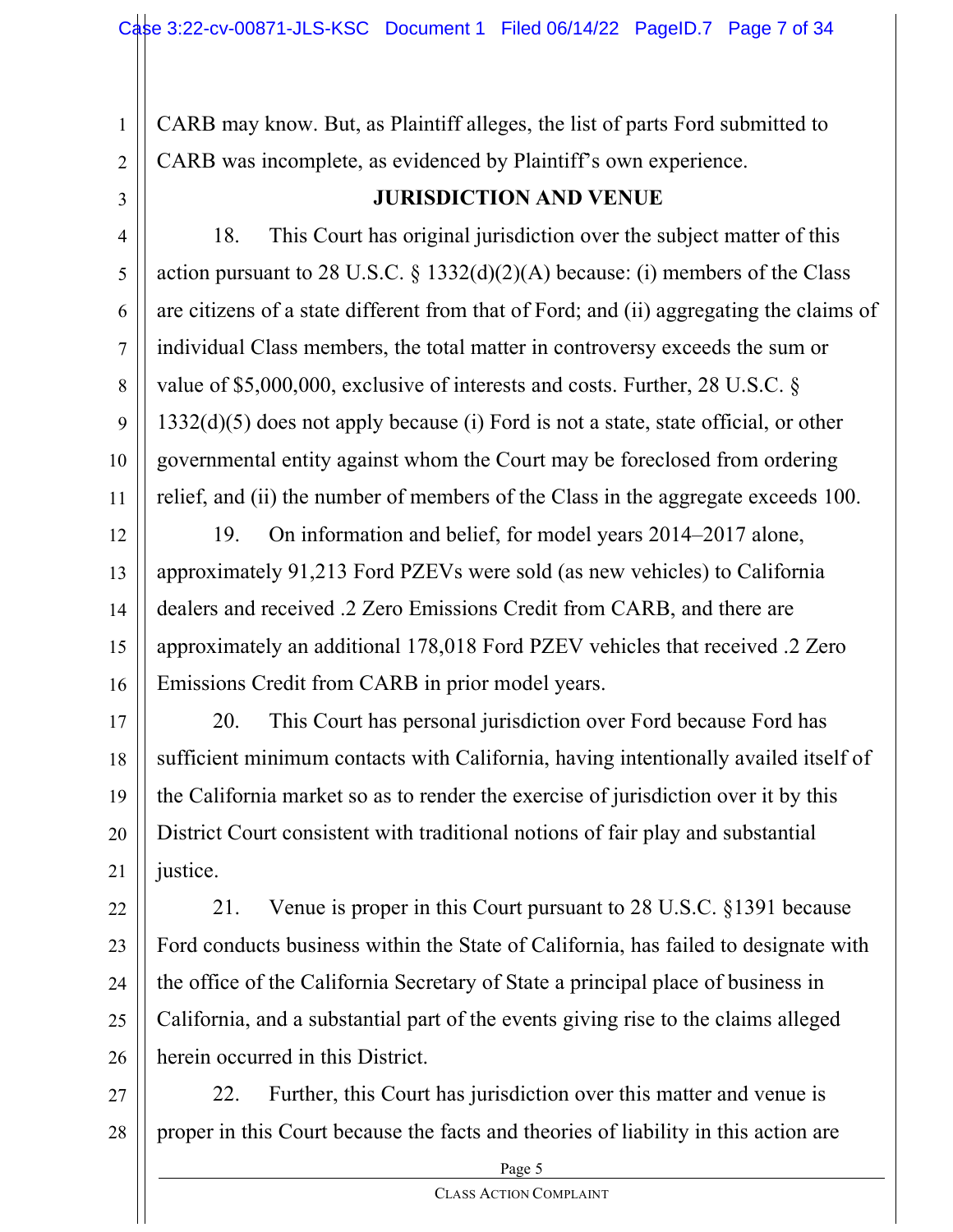1 2 separate and distinct from *Ford Motor Co. DPS6 Powershift Transmission*, MDL No. 2814, as follows.

3 4 5 6 7 8 23. The actions in MDL No. 2814 involve common factual questions arising out of allegations that the DPS6 PowerShift transmission installed in certain Ford Fiesta and Ford Focus vehicles is defective and negatively affects the drivability, safety, and useful life of the vehicles. *See In re Ford Motor Co. DPS6 PowerShift Transmission Prods. Liab. Litig.*, 289 F. Supp. 3d 1350, 1352-53 (J.P.M.L. 2018). The instant action does not involve the same factual issues.

9 10 11 12 13 14 15 16 24. Plaintiff's action does not concern any particular transmission defect, does not concern "driveability" problems, and is not limited to any particular vehicle model. Instead, this action concerns Ford's failure to provide compliant California Emissions Warranty coverage for *any* transmission defect in *any* Class Vehicle. Thus, MDL No. 2814 relates to Ford's obligations with respect to defective parts, while this action relates to Ford's warranty obligations and for failure to properly cover the transmission under the California Emissions Warranty.

17 18 19 20 21 22 23 25. Further, MDL No. 2814 is limited to defects which present themselves during the standard 5-year powertrain warranty period, or, at best, for a maximum of 10-years as provided by the Ford Powershift Settlement approved in Case No. 2:12-cv-08388-AB-FFM (C.D. Cal.). This case, however, relates to warranty coverage which extends to defects which occur pursuant to the 15-year California Emissions Warranty. The MDL litigation does not address this issue at all.

24 25 26 27 28 26. Further, whereas the common factual questions described by the MDL order are those "arising out of allegations that the DPS6 PowerShift transmission installed in certain Ford Fiesta and Ford Focus vehicles is defective," this action focuses on Ford's failure to provide compliant warranty that covers the required parts under the California Emissions Warranty, including at the time of

Page 6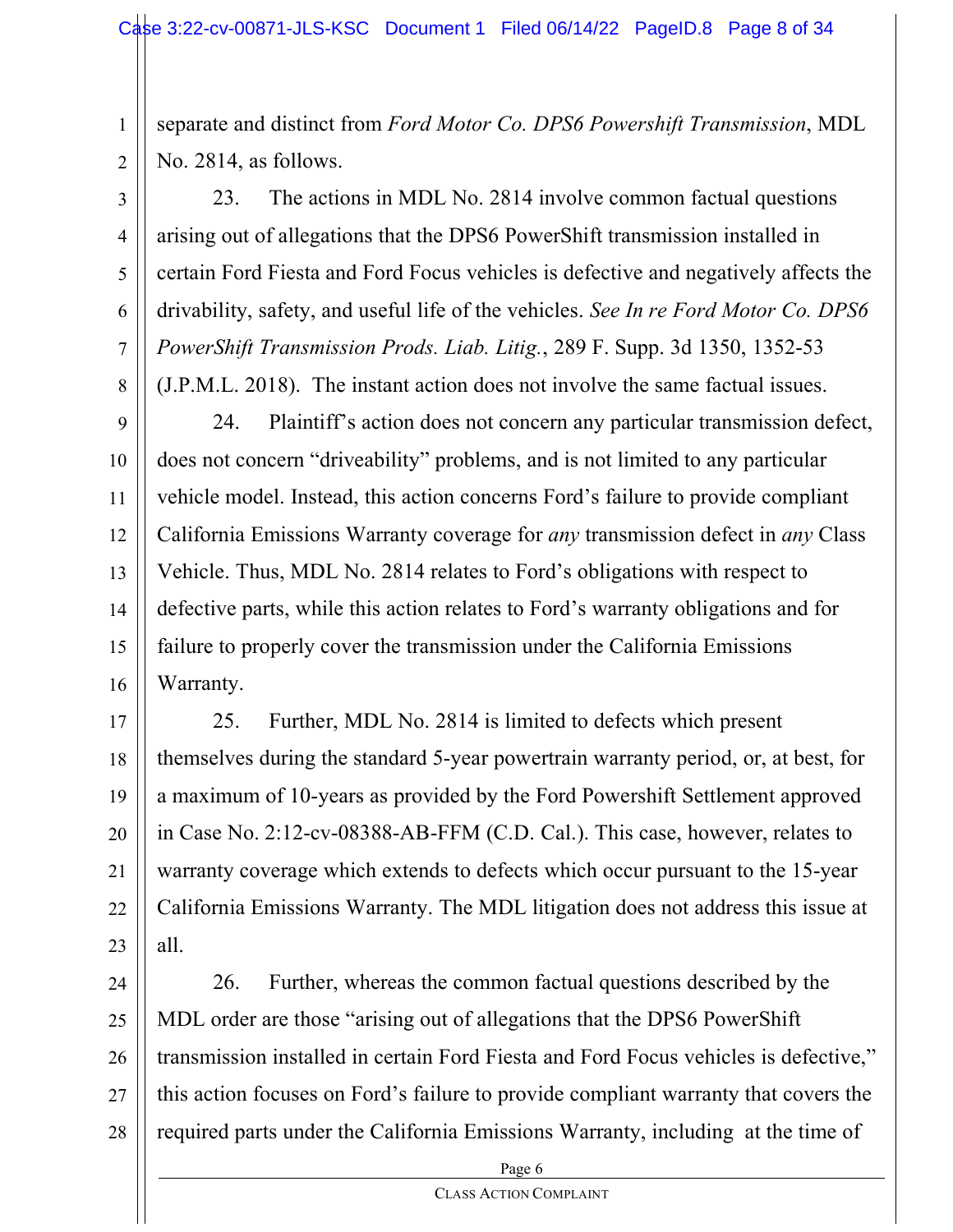1 2 3 4 5 purchase or lease of a Class Vehicle, irrespective of whether or not a defect in the transmission ever presents itself. Thus, Class members are entitled to a remedy regardless of whether they experienced a transmission defect. MDL No. 2814, on the other hand, relates only to those individuals who have experienced an alleged defect in their vehicle's Powershift Transmission.

27. This action relates to very specific warranty obligations relating to PZEV and Partial Zero Emissions Vehicles and Super Ultra Low Emissions Vehicles, which MDL No. 2814 does not address at all.

9

6

7

8

10

11

12

13

14 28. Plaintiff Victoria Berghuis ("Berghuis") is, and at all times relevant hereto has been, an individual. At all times relevant, Plaintiff resided at 827 Mason Road, Monterey, California 93944, in the county of Monterey. The repairs that give rise to this action were made to Berghuis' vehicle in San Diego County, California.

**PARTIES**

15 16 17 18 19 20 29. Defendant Ford was and is, upon information and belief, a Delaware corporation, headquartered in Dearborn, Michigan, doing business in the State of California. Ford sells PZEV Vehicles, including the Class Vehicles, in the State of California. Ford sells Partial Zero Emissions Vehicles and Hybrid Vehicles, including the Class Vehicles, in the State of California. On information and belief, Defendant Ford is not a citizen of California.

21 22 23 24 25 30. The true names and capacities of Defendants sued in this Complaint as Does 1 through 10, inclusive, are currently unknown to Plaintiff, and therefore Plaintiff sues such Defendants by such fictitious names. Plaintiff is informed and believes, and thereon alleges, that DOES 1 through 10 were the partners, agents, owners, shareholders, managers, or employees of Ford at all relevant times.

26 27 28 31. Plaintiff is informed and believes, and on that basis alleges, that each of the fictitiously named Defendants was in some manner legally responsible for the actionable and unlawful actions, policies and practices as alleged herein.

Page 7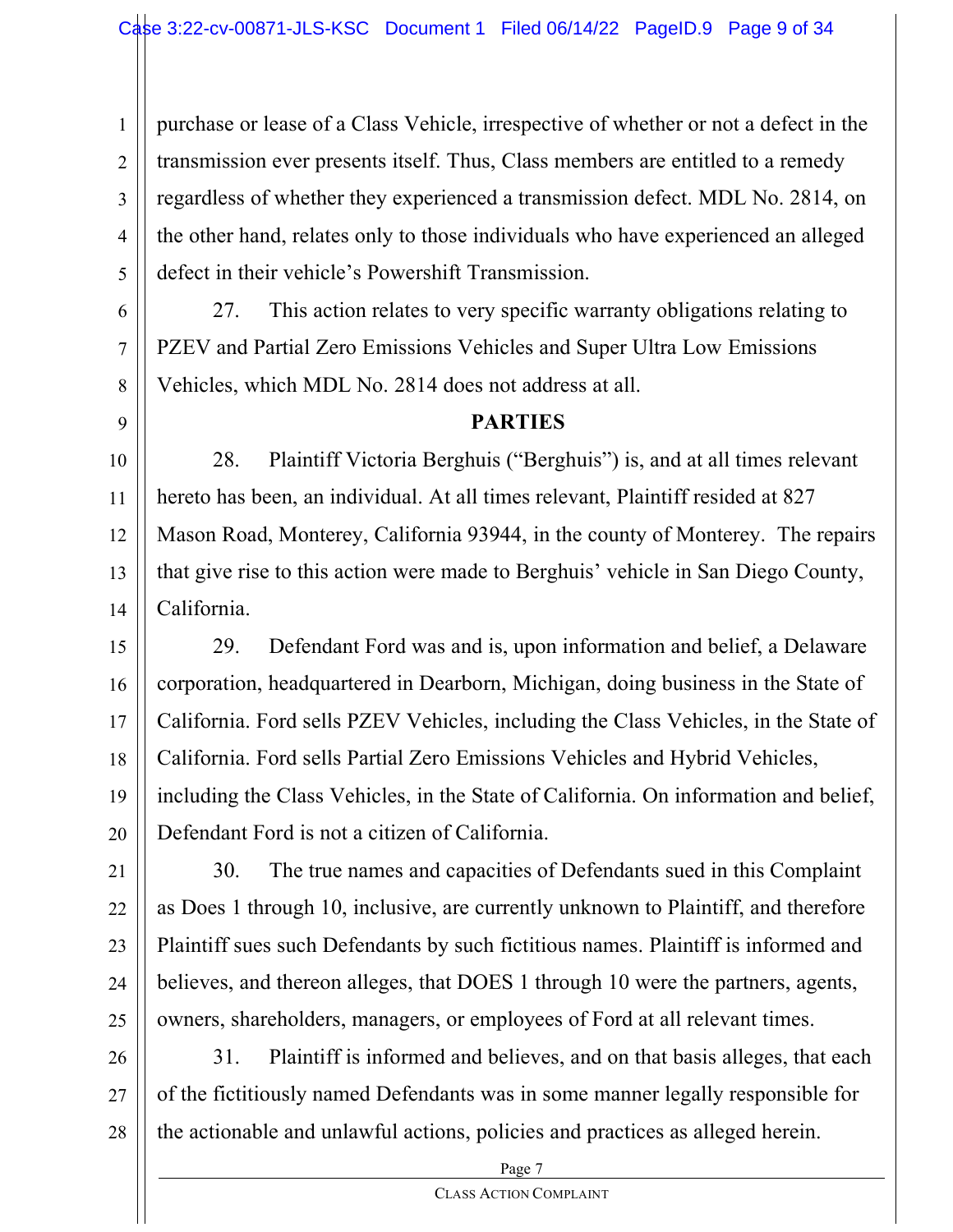1 2 3 4 Plaintiff will amend this Complaint to set forth the true names and capacities of said Defendants, along with the appropriate charging allegations, when the same have been ascertained. Each reference in this Complaint to "Ford" or "Defendant" is also a reference to all Defendants sued as Does 1 through 10.

5

6

32. Plaintiff reserves the right to expand, limit, modify, or amend these allegations at any time, based upon, *inter alia*, changing circumstances and/or new facts obtained during discovery.

8

9

10

11

12

7

#### **SUBSTANTIVE ALLEGATIONS**

33. Berghuis purchased and is the owner of a 2014 Ford Focus, VIN 1FADP3K28FL185844 ("Berghuis Vehicle"). The Berghuis Vehicle at all times herein relevant was purchased by Berghuis in the state of California and registered in the state of California.

13 14 15 16 17 18 19 20 21 22 23 34. On December 28, 2021, at 77,283 miles, the Berghuis Vehicle was presented for repairs to North County Ford, located at 450 West Vista Way, Vista, California 92083. Vista is located San Diego County. North County Ford is a Ford Authorized repair facility. Berghuis complained that the Berghuis Vehicle, "Hesitates and jerks when trying to go up in speed – customer believes it may be a transmission issue." The work order relating to the repair attempt indicated a \$180.00 diagnostic fee. Ford refused to cover the repair under the California Emissions Warranty, even though the defect increased regulated emissions, the vehicle had been in service less than 15-years, and the vehicle had been driven less than 150,000-miles. Thus, Berghuis paid the diagnostic fee out-of-pocket, and was advised that she would have to pay for repairs to the transmission.

24 25

26

27

35. California Code of Regulations Section 1962.1, California Code of Regulations Section 2035, *et seq*., California Code of Regulations Section 2037, *et seq*., and California Code of Regulations Section 2038, *et seq*., establish the minimum warranty coverage that Ford is required to provide to consumers relating

28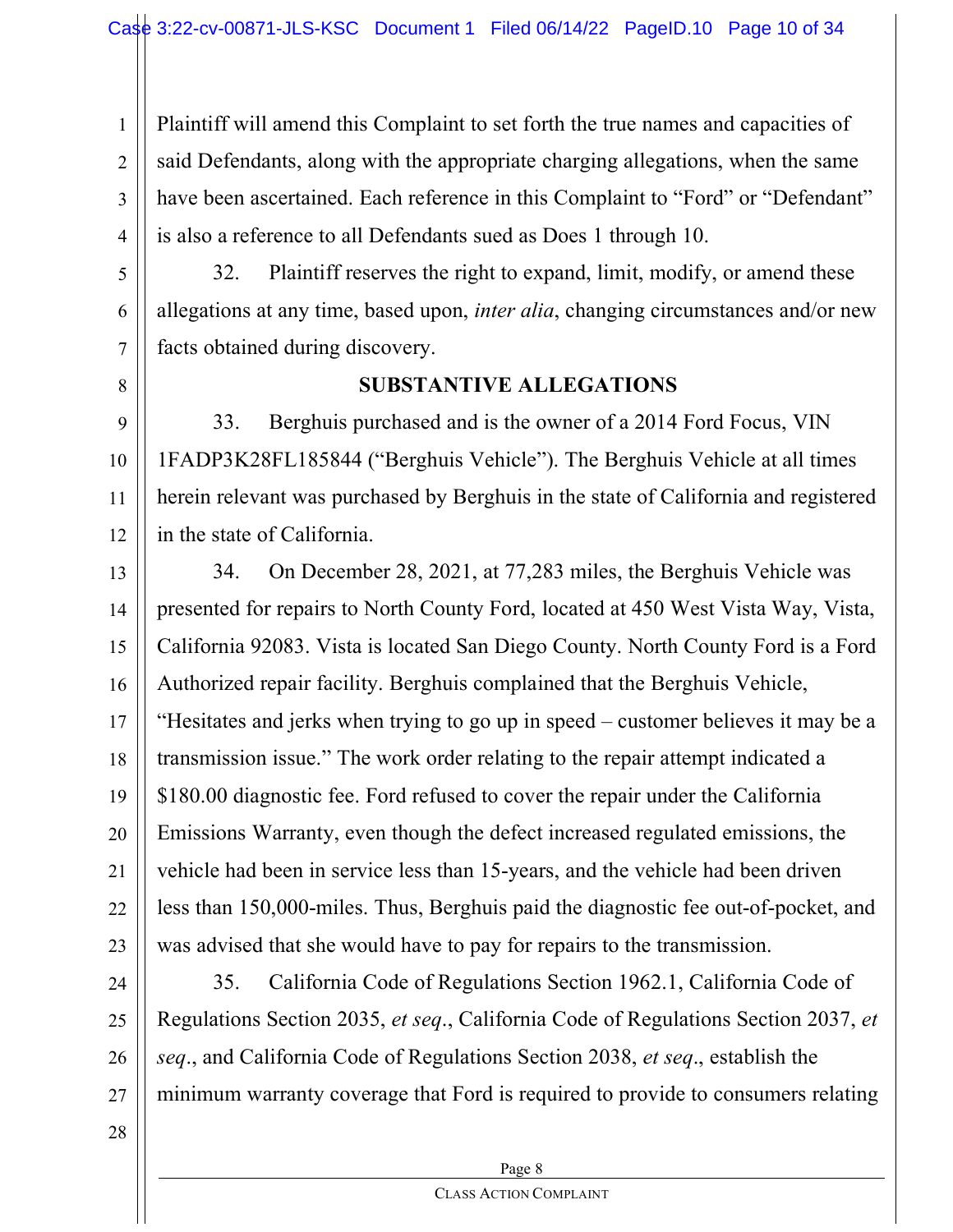1 2 to Ford Partial Zero Emissions Vehicles and Hybrid Vehicles that Ford imports and distributes in California.

3 4 5 6 7 8 36. Pursuant to California Code of Regulations Section 2035, with regard to 1990 and subsequent model year vehicles, a "warranted part" is defined as "any part installed on a motor vehicle or motor vehicle engine by the vehicle or engine manufacturer, or installed in a warranty repair, which affects any regulated emission from a motor vehicle or engine which is subject to California emission standards."

9 10 11 12 37. Furthermore, California Code of Regulations Section 2037(b) states, in relevant part: "The manufacturer of each motor vehicle or motor vehicle engine shall warrant to the ultimate purchaser and each subsequent purchaser that the vehicle or engine is:

13

14

15

16

17

18

19

20

21

22

23

24

25

26

27

28

- (1) Designed, built, and equipped so as to conform with all applicable regulations adopted by the Air Resources Board pursuant to its authority in chapters 1 and 2, part 5, division 26 of the Health and Safety Code; and
- (2) Free from defects in materials and workmanship which cause the failure of a warranted part to be identical in all material respects to the part as described in the vehicle or engine manufacturer's application for certification, including any defect in materials or workmanship which would cause the vehicle's on-board diagnostic malfunction indicator light to illuminate, for a period of three years or 50,000 miles, whichever first occurs; and

## (3) Free from defects in materials and workmanship which cause the failure of a warranted part described in section (c) below for seven years or 70,000 miles, whichever first occurs."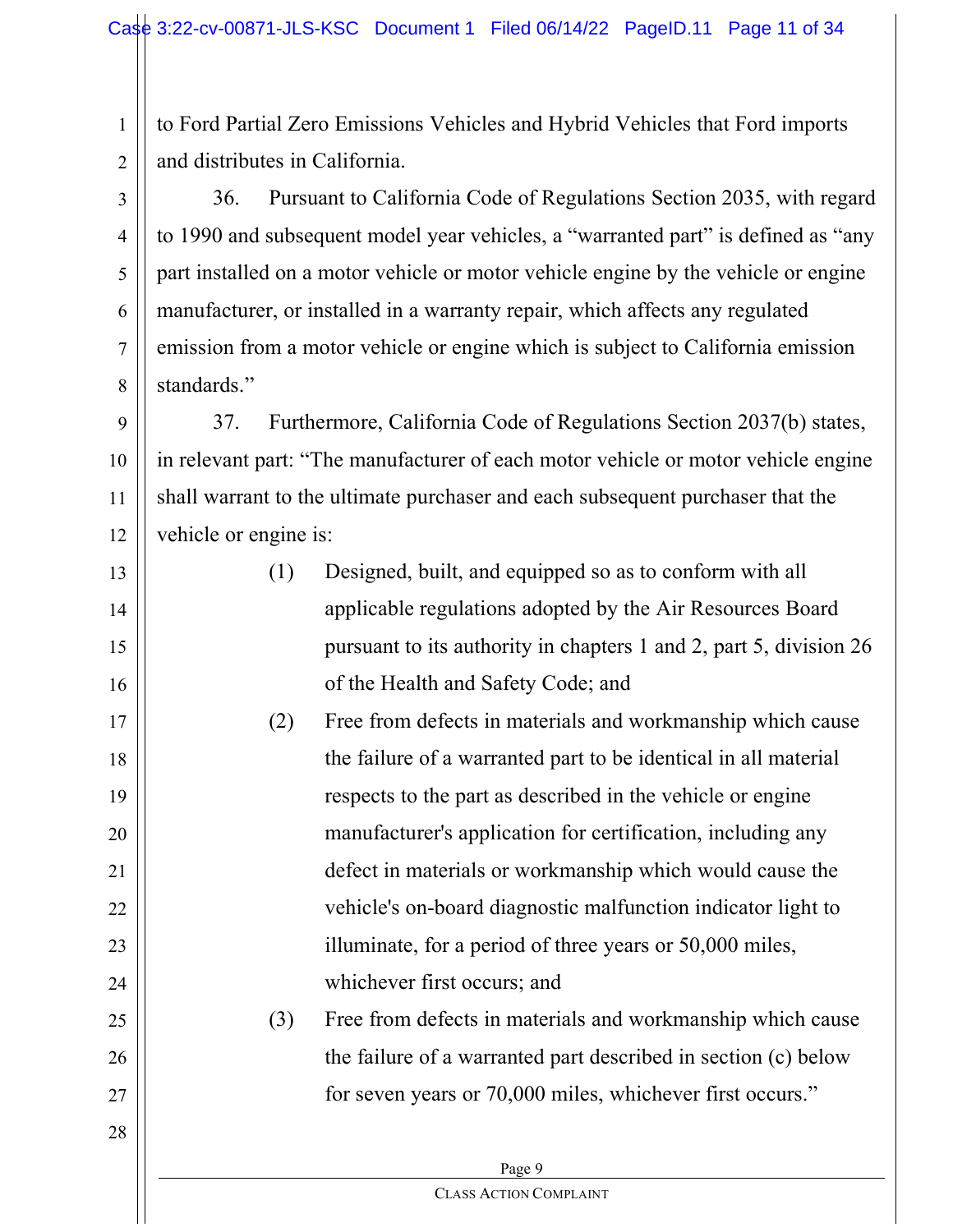1 2 3 4 5 6 7 8 9 10 11 38. With regard to Partial Zero Emissions Vehicles, California Code of Regulations 1962.1 extends the performance and defects warranty period set forth in subdivision  $2037(b)(2)$  and  $2038(b)(2)$  to 15-years or 150,000-miles, whichever occurs first, except that the time period is to be 10 years for a zero-emission energy storage device used for traction power (such as a battery, ultracapacitor, or other electric storage device). Section 1962.1(D) states, in relevant part: "(D) *Extended Warranty*. Extend the performance and defects warranty period set forth in subdivision  $2037(b)(2)$  and  $2038(b)(2)$  to 15-years or 150,000-miles, whichever occurs first except that the time period is to be 10 years for a zeroemission energy storage device used for traction power (such as a battery, ultracapacitor, or other electric storage device)."

12 13 14 15 16 17 18 19 20 39. In short, the California Code of Regulations section 1962.1 requires that, for PZEV vehicles, all defects in materials or workmanship that would cause the vehicle's on-board diagnostic malfunction indicator light to illuminate [as defined in the California Code of Regulations section 2037(b)], that would increase the vehicle's emissions, or that would result in the vehicle not being able to pass a California smog check are warranted for *15-years* or *150,000-miles*, whichever occurs first (italics added). The 15-year warranty period is reduced to 10 years or 150,000-miles only for batteries or zero-emission energy storage devices.

21 22 23 24 25 40. Under Sections 1962.1, 2035, 2037, and 2038 of the California Code of Regulations, it is clear that this repair to Plaintiff's vehicle should have been covered for 15-years or 150,000-miles. This is because the defect increased regulated emissions, illuminated the MIL, and would have caused Plaintiff's vehicle to fail a smog test.

26 27 41. Specifically, Plaintiff's vehicle was hesitating and jerking on acceleration as a result of a transmission defect. Hesitating and jerking on

28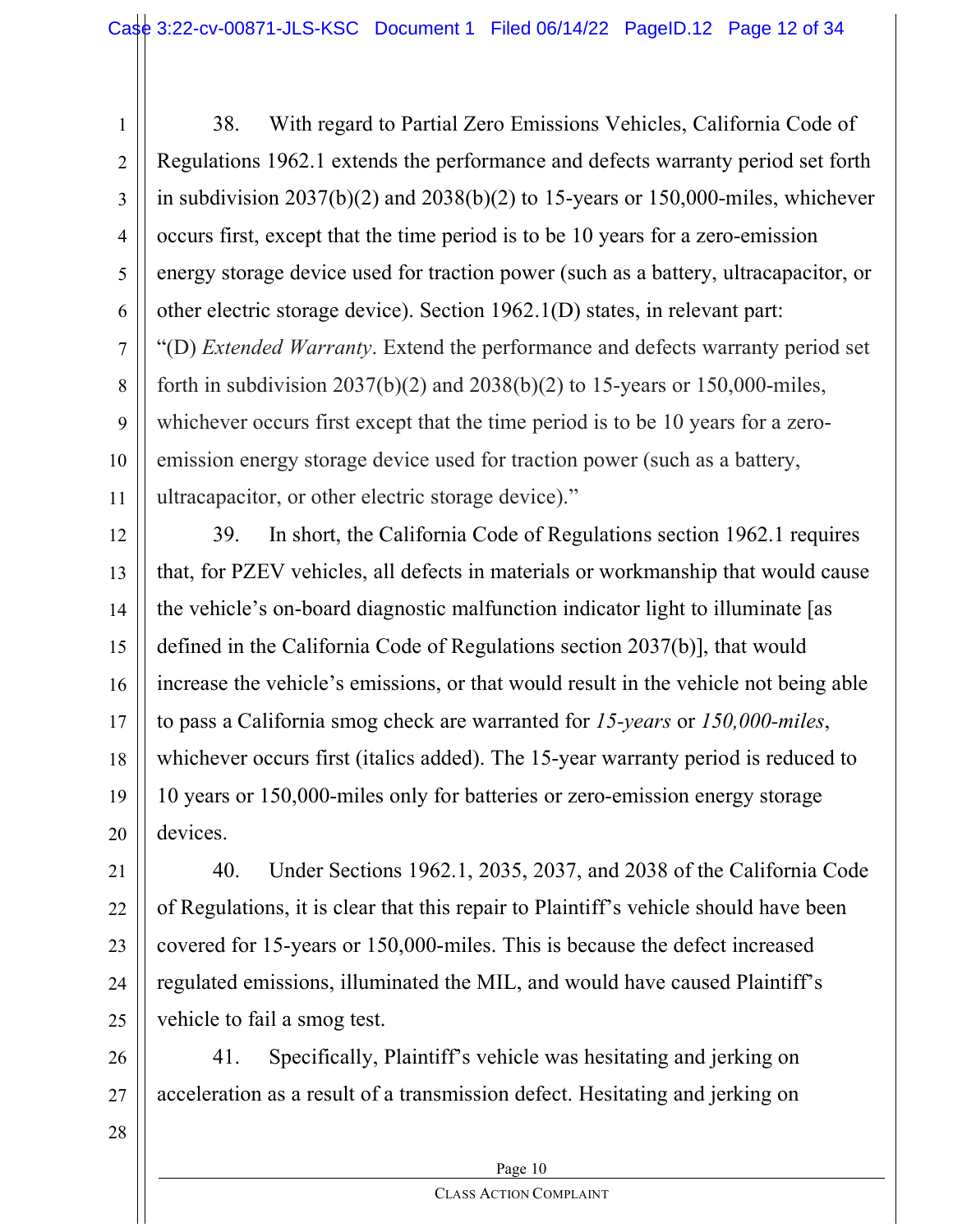1 2 acceleration are indicia of a slipping transmission. This condition increases fuel consumption and increases regulated emissions.

3 4 5 42. Thus, the defective condition of the Berghuis Vehicle, as described by Berghuis on the December 28, 2021 repair attempt, does, in fact, increase regulated emissions.

6 8 43. Furthermore, it is Plaintiff's information and belief that the conditions described relating to the Berghuis vehicle causes illumination of the MIL and would cause the Berghuis vehicle to fail a California smog check.

7

9 10 11 12 44. When a part that is, or should be, covered under the California Emissions Warranty fails as described herein, it also fails to perform as described in the vehicle's application for certification under section 2037(b)(2), as further described below.

13 14 15 16 17 18 19 20 21 45. Ford has acted as alleged herein in an effort to reduce the amount of money that it spends on warranty-related repairs, knowing that most if not all dealerships or consumers will not investigate or understand what components should actually be covered under the California Emissions Warranty. Ford's conduct is part of a systematic effort by Ford to avoid complying with California law. If Ford complied with the terms of California law by properly identifying all parts that are covered under the California Emissions Warranty, then Ford dealerships would properly provide warranty coverage for covered all parts, and consumers would not have to pay out of their own pocket for said repairs.

22 23 24 25 26 27 28 46. Furthermore, as a result of Ford's intentional failure to cover the transmission in Class Vehicles for the duration of the California Emissions Warranty's period, Plaintiff and the Class members were damaged at the time they purchased or leased a Class Vehicle. Specifically, when Plaintiff and the Class members purchased or leased a Class Vehicle, they received a vehicle with a less valuable warranty than the warranty they were entitled to because of the truncated transmission warranty.

Page 11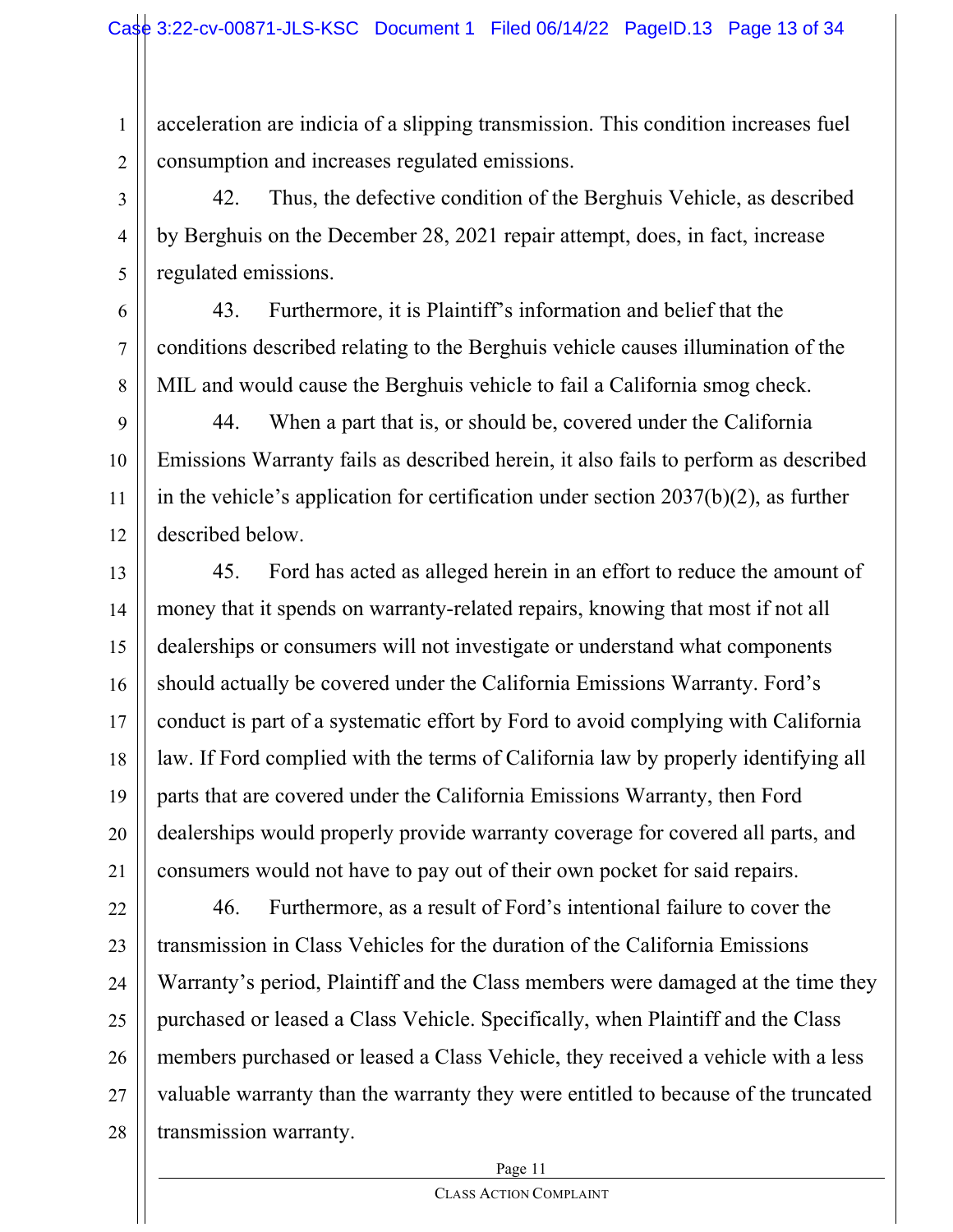1 2 47. Ford's conduct violates California's unfair business practices statute, California Business and Professions Code sections 17200 *et seq*. (the "UCL").

3

48. Plaintiff and other Class members have suffered damage as a result of Ford's wrongful, unfair, and unlawful conduct.

4 5

6 7 8 9 10 11 12 49. Plaintiff's action seeks injunctive relief and declaratory relief compelling Ford to properly and fully identify that the transmission in Class Vehicles should be covered by the California Emissions Warranty, to identify the correct warranty period for the transmission, and to provide warranty coverage for the transmission pursuant to the California Emissions Warranty. The recovery of out-of-pocket expenses is restitution, not damages, and is ancillary to Plaintiff's primary goal of obtaining declaratory relief and/or requiring Defendant to properly and fully comply with the California Emissions Warranty as described herein.

13 14 15 16 17 50. Plaintiff and other Class members still own Class Vehicles and in the future will need to repair or replace the transmission in their vehicle while it is still within the 15-year and 150,000-mile California Emissions Warranty period. At this time, with regard to the Class Vehicles, Ford is refusing to provide California Emissions Warranty coverage for the transmission.

18

## **CARB DECLARATON**

19 20 21 22 23 24 25 26 27 51. The California Air Resources Board ("CARB") has provided a Declaration from Allen Lyons, who, at the time the Declaration was made, was the Chief of the Emissions Certification and Compliance Division of CARB regarding the California Emissions Warranty. The Declaration (hereinafter, the "CARB Declaration") was made "for the sole purpose of educating the Courts about CARB's interpretation and implementation of California's warranty requirements." The CARB Declaration sets forth CARB's interpretation of certain of the foregoing CCR provisions, including how to define a "warranted part" for purposes of the California Emissions Warranty.

28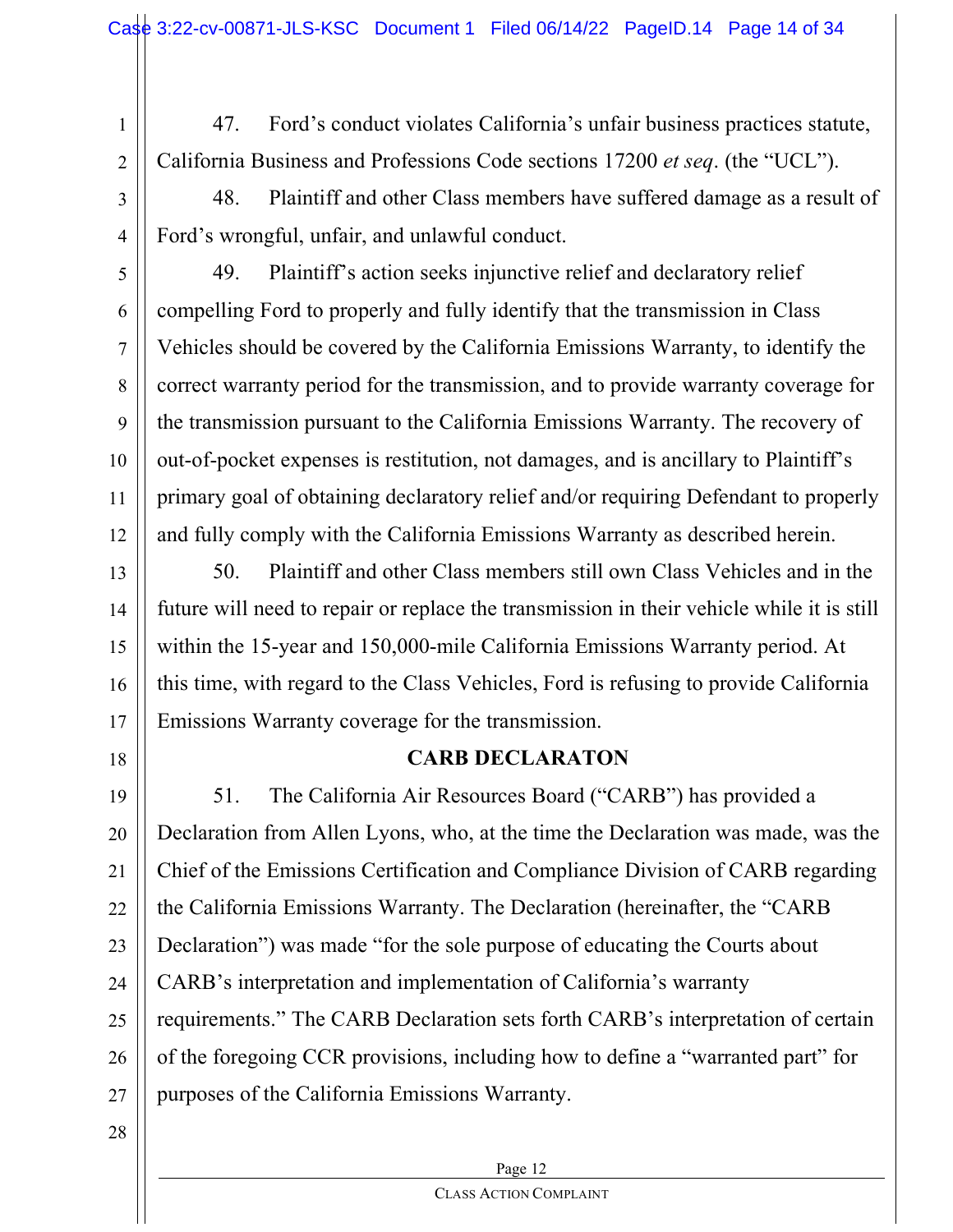1 2 3 4 5 6 7 8 9 10 11 52. The CARB Declaration states, in relevant part, that "warranted parts" under the California Emissions Warranty "include any components that can or are required to illuminate the OBD Malfunction Indicator Light (MIL) in the event of a malfunction, even if the primary function of the component is not emission control, within the warranty period. (Cal. Code Regs., tit. 13, § 2037, subd. (b)(2).) The MIL is a light located on the driver's side instrument panel that, when illuminated, is amber in color and displays "Check Engine/Powertrain," "Service Engine/Powertrain Soon," or the International Standards Organization (ISO) engine symbol; the MIL illuminates to notify the driver of detected malfunctions of OBD-monitored emissions systems on the vehicle. (Cal. Code Regs., tit. 13, § 1968.2, subds. (a), (d)(2.1.1) & (2.2.).)"

12 13 14 15 53. As further alleged herein, Ford has systemically failed to follow the foregoing standards. Ford has engaged in a custom and practice of completely disregarding its obligations under the CCRs with respect to the California Emissions Warranty.

16 17 18 19 20 21 22 54. Specifically, Defendant has an obligation under the California Emissions Warranty to identify all emissions-related vehicle components for which there should be warranty coverage. As a custom and practice, Ford has interpreted this obligation too narrowly, resulting in Ford wrongfully failing to identify numerous vehicle components as emissions-related vehicle components under the California Emissions Warranty, including, but not limited to, the transmission.

23 24 25 26 27 55. The CARB Declaration also clarifies the standard for determining whether a warranted part is emissions-related. According to CARB, as set forth above, any vehicle part that causes the MIL to illuminate and/or affects regulated emissions is an emissions-related part under the California Emissions Warranty law. This is not the standard that Ford has been using.

28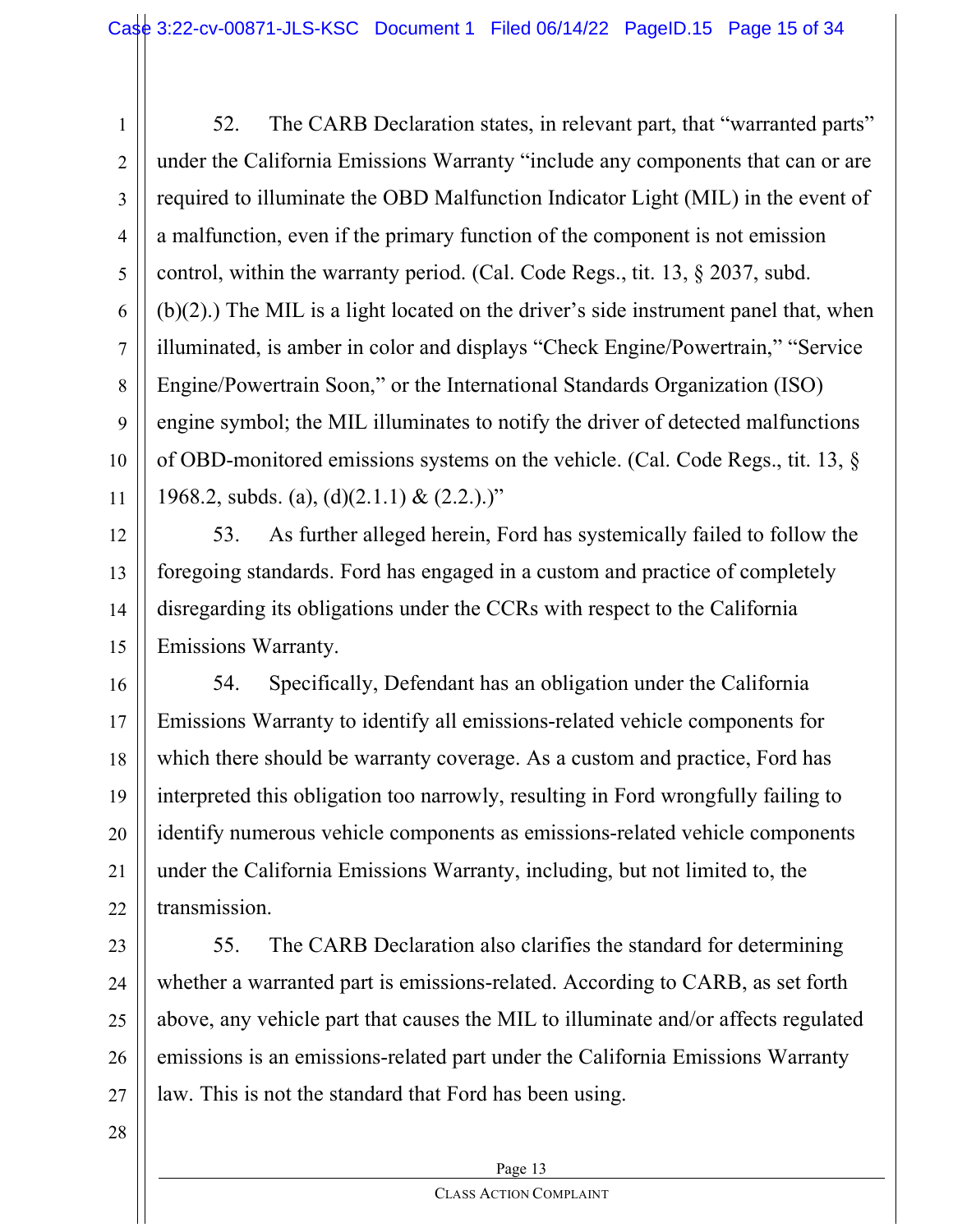1 2 3 4 5 6 7 8 56. Based on the CARB Declaration, Ford is required to provide coverage for all components whose failure: (1) affects any regulated emission from a motor vehicle; and (2) can or are required to illuminate the MIL, even if the primary function of the component is not emissions control. The California Code of Regulations mandates that the purpose of the MIL is to notify the driver of defective malfunctions of the OBDII monitored emissions systems of the vehicle; and/or failures which will cause a vehicle to fail a smog test as mandated by the California Health and Safety Code.

9 10 11 12 57. Ford, as a matter of custom and practice, has failed to identify as covered components all components which can or are required to illuminate the MIL. Furthermore, Ford fails to identify all components whose failure affects a regulated emission.

13 14 15 16 17 18 58. Ford has the ability to determine what component failures result in the MIL illuminating. Furthermore, California Code of Regulations Section 1968.2 specifically mandates that the MIL should not illuminate unless there is an emissions-related defect, and the regulations mandate that if a component's failure can or does cause the MIL to illuminate, coverage under the California Emissions Warranty follows. Yet, Ford does not provide the required coverage.

19

## **THE TRANSMISSION IS AN EMISSIONS-RELATED PART**

20 21 22 59. CARB has previously determined that a defective transmission is an emissions-related part entitled to extended coverage under the California Emissions Warranty.

23 24 25 26 27 28 60. A public records request of CARB was served by Plaintiff's counsel in February of 2021. In response, CARB produced documents indicating that CARB had reviewed a customer complaint regarding a 2007 Nissan Altima PZEV vehicle with 122,232 miles. The customer complaint was regarding Nissan's denial of warranty coverage for a transmission replacement. The transmission needed to be replaced because of a malfunctioning pressure control solenoid,

Page 14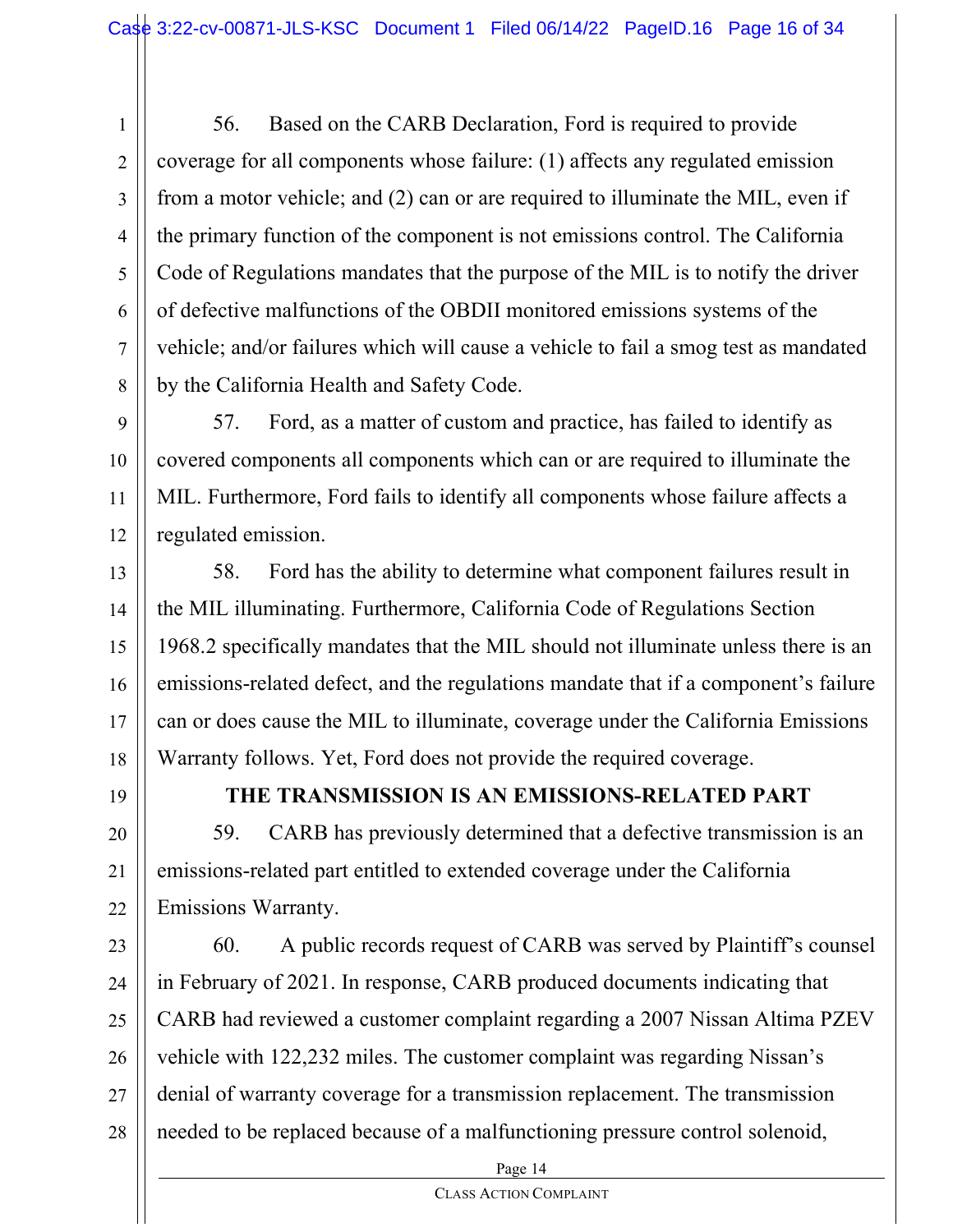indicating imminent transmission failure. The failure of the component illuminated the vehicle's MIL and also caused it to fail a smog check.

2 3

5

7

1

4 6 8 9 61. In the documents, CARB staff stated that the Nissan transmission replacement should be covered under the California Emissions Warranty because a fault code was triggered which caused the MIL to illuminate. CARB noted that the implications of requiring transmission repair/replacement under the California Emissions Warranty could lead to strong opposition from other vehicle manufacturers that would have handled the situation in a similar manner. However, CARB's recommendations remained unchanged.

10 11 12 13 14 15 16 62. Notably, CARB pointed out that administration of the PZEV warranty is incorrectly "based on a list of emission related components instead of a more comprehensive approach." Further, CARB noted that "by adhering to the list of emission components, dealerships may not be honoring warranty coverage for certain repairs that should be covered." The CARB memos also confirm that the PZEV warranty applies to "any defect in materials and workmanship which would cause the vehicle's onboard diagnostic indicator light to illuminate."

17 18 19 20 21 22 23 24 63. The document indicated that CARB recommend CARB legal review Nissan's warranty language to determine if transmissions are covered, require Nissan to repair the transmission for the 2007 Altima under the California Emissions Warranty, issue a memo notifying all manufacturers of the requirements of the California Emissions Warranty and informing them of their obligations to meet these requirements, and require all manufacturers to have their dealerships reimburse customers for repairs that should have been covered under the California Emissions Warranty.

25 26 27 28 64. This recommendation from CARB demonstrates that a transmission is an emissions-related part and should therefore be covered under the California Emissions Warranty, especially where it triggers a fault code and affects regulated emissions.

Page 15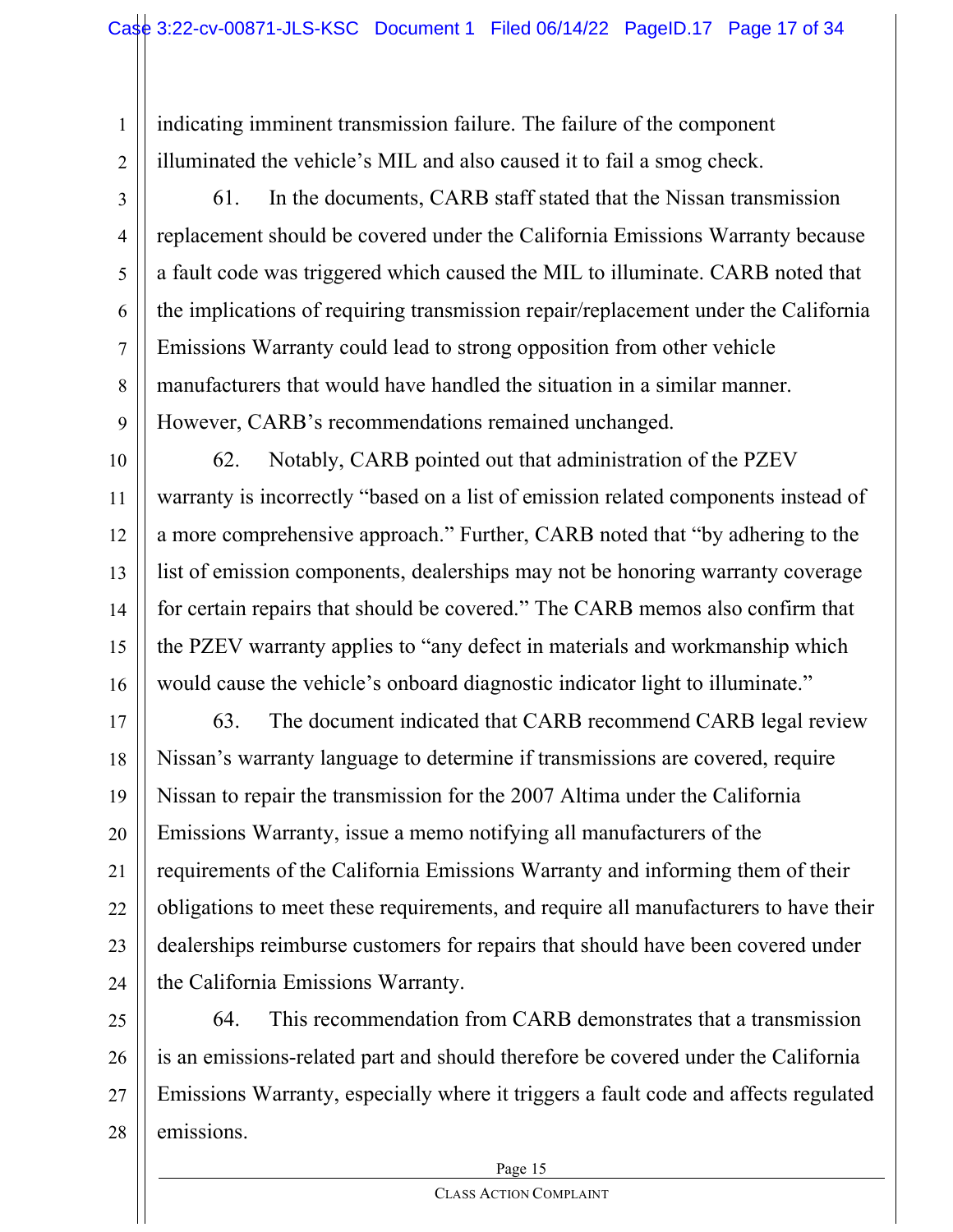1 2 3 4 5 6 7 8 9 10 11 12 13 14 15 65. Further, a defect which causes a vehicle to experience increased fuel consumption and decreased fuel efficiency is a defect which affects regulated emissions from a motor vehicle or engine which is subject to California emission standards. Vehicles are expected to emit carbon monoxide and other hydrocarbons to a varying degree, depending on usage and fuel consumption. All things being equal, a vehicle which has increased fuel consumption and decreased fuel efficiency due to a defect in the engine or transmission will emit more carbon monoxide and hydrocarbons per mile driven than the same vehicle without the defect. Any transmission malfunction in PZEV and SULEV vehicles, and all components related thereto, which causes a delay in shift time, a delay in acceleration, excessive transmission slipping, an increase in the engine's revolutions per minute beyond what is normal, a deviation from the vehicle's shift pattern as designed, or a decrease in fuel economy will increase greenhouse gas emissions, emissions regulated by 13 C.C.R. § 1961, and regulated by the federal government, as measured in grams of emissions per mile driven.

16 17 18 19 20 66. Further, the defects which would cause the aforementioned conditions include but are not limited to a defect in the transmission valve body, a defect in a transmission clutch, a defect in a transmission shift solenoid, a defect in a transmission control module, a defect in numerous sensors installed in the transmission, and any other transmission defects which decrease fuel economy.

21 22 23 24 25 26 27 28 67. As alleged herein, a part is considered a "warranted part" under California Code of Regulations Section 2035 if the part increases regulated emissions. Regulated emissions will increase on a per mile driven basis when a vehicle's fuel efficiency decreases, and its fuel consumption increases. Accordingly, a part is covered under the California Emissions Warranty if it contains a defect which results in increased fuel consumption and reduced fuel efficiency. A malfunction in the transmissions installed in Plaintiff's vehicle and in the Class Vehicles which causes the transmissions to slip, causes a delay in shift

Page 16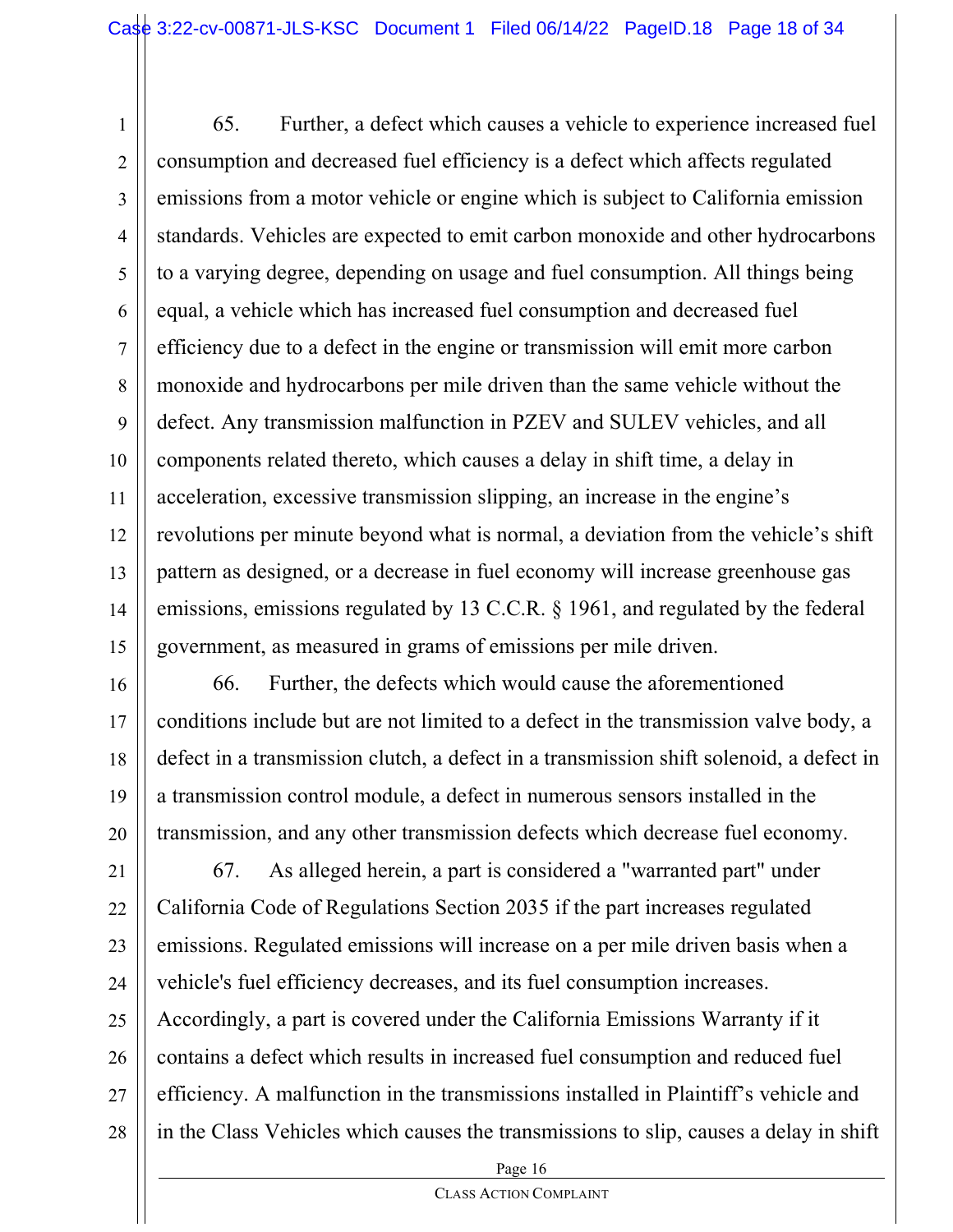1 2 3 4 5 6 7 time, a delay in acceleration, causes the engine's revolutions per minute to be higher than normal and/or results in a shift pattern that deviates from the shift pattern designed for the vehicle undeniably increases fuel consumption and regulated emissions. It is axiomatic that when a vehicle has a shift time that is functioning outside of the certification standard and/or the transmission is slipping, the vehicle will have an improper shift pattern, increasing emissions and decreasing fuel efficiency.

8 9 10 11 12 13 14 15 68. The defect or defects in the transmission in Plaintiff's vehicle resulted in excessive transmission slipping, a delay in shift time, a delay in acceleration, engine revolutions per minute that were higher than normal, and the transmission's shift pattern not performing as designed. All of these effects caused a decrease in fuel economy and an increase in regulated emissions. In a PZEV certified vehicle, a defect which results in increased fuel consumption and reduced fuel efficiency in a "Warranted Part" is entitled to 15 years/150,000 miles warranty coverage.

16 17 18 19 20 21 22 23 69. Further, on information and belief, Ford's own documents, including Ford's OBDII summaries discussed below submitted to CARB as part of the vehicle certification process, identify the specific fault codes relating to the transmission that directly correlate with increased emissions and confirm an emissions-related defect. Also, as confirmed by the Ford's OBDII summaries, these fault codes cause the OBDII MIL to be illuminated. The fault codes identified in Ford's OBDII summaries confirm that there is a defect relating to an emissions related part.

24 25 26 27 28 70. As explained above, all of the Class Vehicles are equipped with an OBDII onboard diagnostic system. The system uses sensors to gather data which is evaluated using OBDII fault code logic. If the OBDII logic determines that the data is outside of an acceptable range, a fault code is triggered, identifying a defect which increases regulated emissions. When Ford seeks certification of vehicles for

Page 17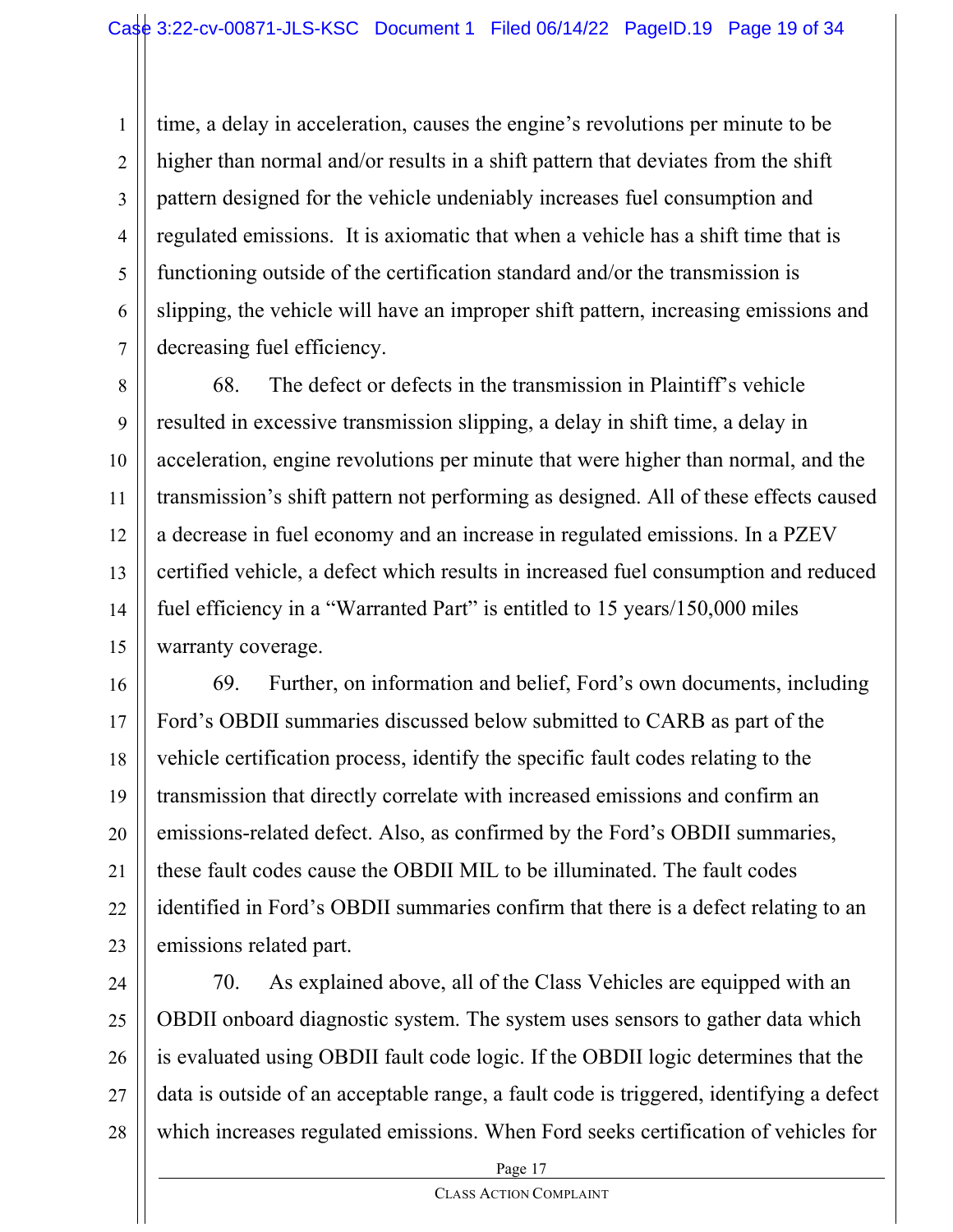1 2 3 4 5 6 7 8 9 distribution in California, Ford is required, pursuant to 13 CCR 1968.2, to provide CARB with all of Ford's OBDII fault codes and the corresponding logic. Accordingly, when a part that is, or should be, covered under the California Emissions Warranty fails, triggering an OBDII fault code, it fails to perform as described in the vehicle's application for certification. Upon information and belief, these fault codes are submitted to CARB by Ford as "OBD2 Summary Tables". Ford submitted OBD2 Summary Tables or similar documents to CARB for every Class Vehicle and for every model year that the vehicles were certified for sale in California and that are at issue in this case.

10 11 12 13 14 15 16 17 18 19 20 21 22 23 71. The OBD2 Summary Tables identify the Components/Systems monitored by OBDII, the acceptable ranges relating to the data gathered, the corresponding emissions fault codes and that the MIL will be triggered when a defect is identified. The purpose of the OBDII system, as confirmed in the CCR, is specifically to monitor emissions-related components. This is why Ford is required to develop a compliant OBDII system which identifies emissions related defects, triggering a fault code and a MIL. The fault codes are used to assist technicians in repairing the vehicles, whereas the MIL is used to alert the driver of a defect. This means that every defect that triggers the emissions fault codes identified by Ford in the OBD2 Summary Tables and the MIL is, by definition, an emissions-related defect. The OBD2 Summary Tables, among other documents, identify the parts that have not already been identified as emissions-related parts by Ford in its warranty books but which, when defective, can or do trigger an emissions fault code and result in illumination of the MIL.

24 25 26 27 72. Therefore, Ford is required to cover under the California Emissions Warranty any defect that triggers a fault code identified by Ford in its OBD2 Summary Tables submitted to CARB or that should properly be identified on the OBD2 Summary Tables, because such a defect affects regulated emissions.

28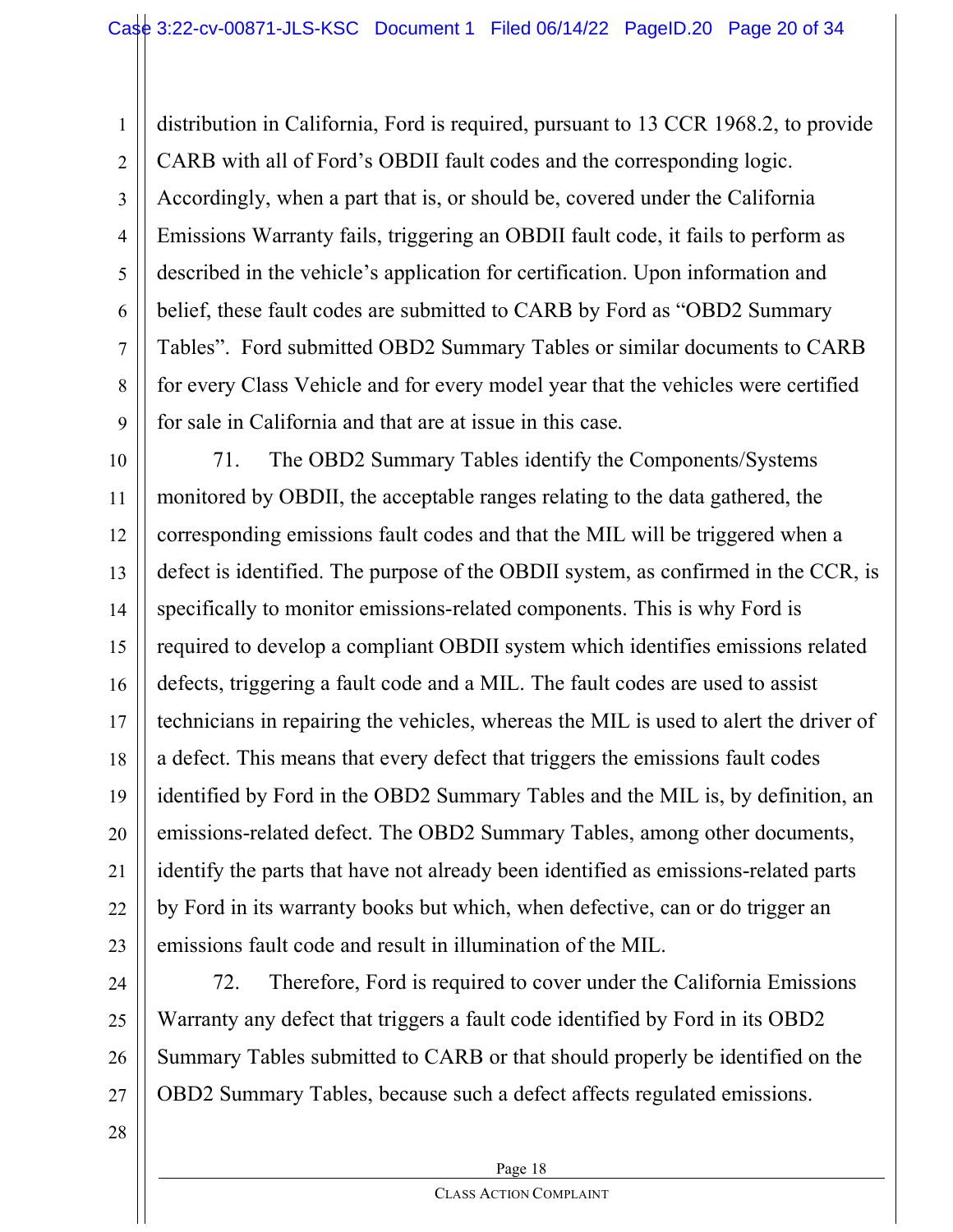1 2 3 73. On information and belief, a defect in the transmission that triggers emissions fault codes in the OBDII system and identified on the OBD2 Summary Tables will also cause the MIL to illuminate.

4

5

74. Furthermore, defects in the transmission will trigger multiple codes and will illuminate the check engine light.

6 7 8 9 10 11 12 13 14 15 75. The foregoing framework and analysis addresses and precludes any potential "slippery slope" argument or concern that every vehicle part could potentially be "emissions-related." This litigation is not dependent on the assertion that "emissions-related parts" are defined as every part in the OBDII system. Rather, this litigation asserts that there should be California Emissions Warranty coverage, at the very least, for the parts, components, or systems whose defects trigger fault codes identified on the OBD2 Summary Tables and cause the MIL to be illuminated. This includes the transmissions installed on Class Vehicles. This is because said parts undeniably are "emissions-related" and fail in a manner that increases regulated emissions.

16 17 18 19 20 21 22 76. Ford knows which fault codes these are because Ford is required to provide to CARB all the fault codes that trigger a MIL and the specific emissionsrelated conditions that trigger the fault codes as set forth in the OBD2 Summary Tables. Further, as confirmed in the CARB Declaration, emissions-related parts include any components that "can" or are required to illuminate the MIL in the event of a malfunction, even if the primary function of the component is not emissions control.

23

## **PLAINTIFF'S CLASS ACTION ALLEGATIONS**

24 25 77. Plaintiff re-alleges and incorporates by reference each allegation set forth above.

26 27 28 78. Plaintiff brings this action on her own behalf, as well as on behalf of all Class members similarly situated, pursuant to Federal Rules of Civil Procedure Rules 23(a), (b)(1), (2) and/or (3) and/or (c)(4).

Page 19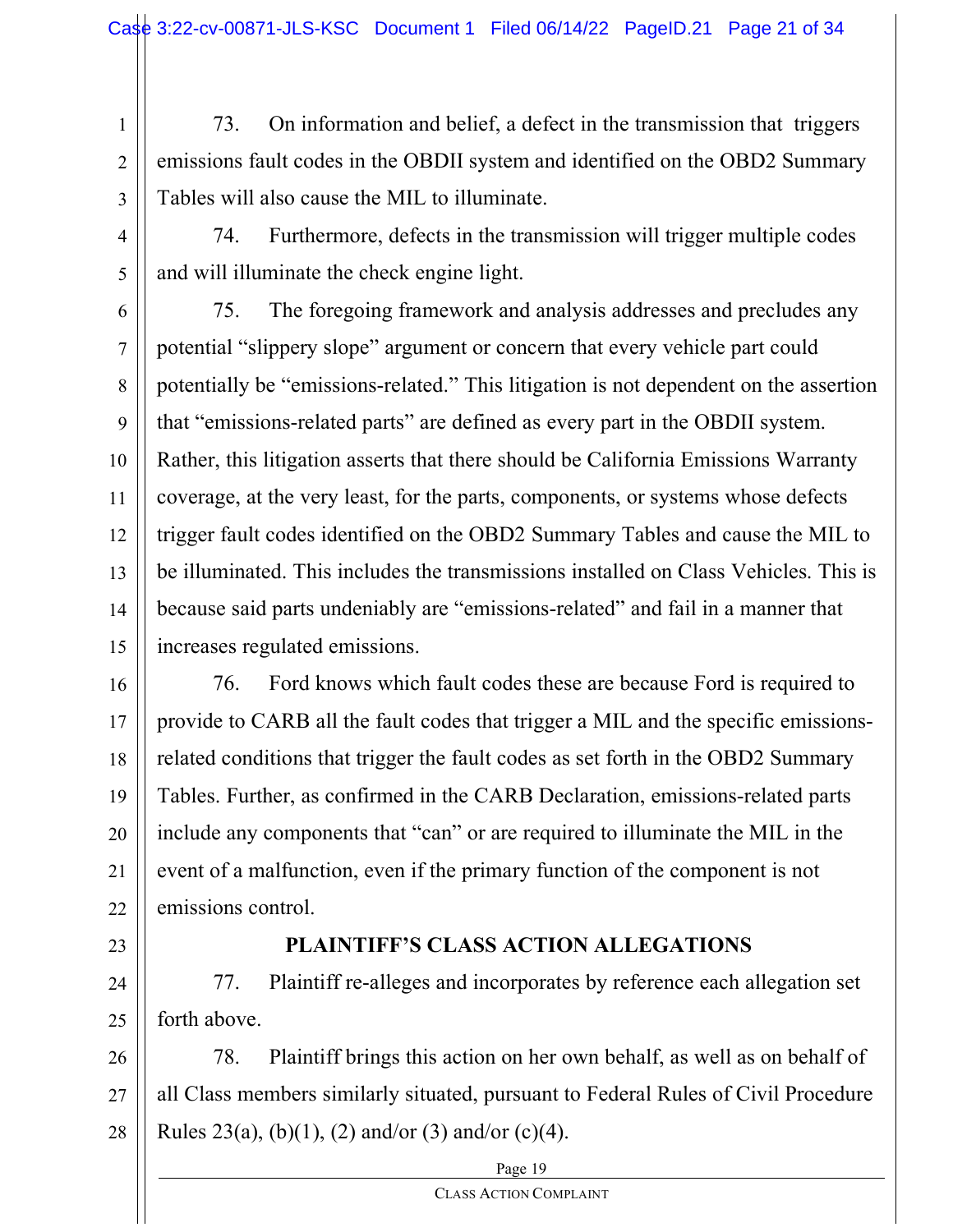1 2 3 79. Plaintiff reserves the right to redefine the Class and Subclasses and to add subclasses as appropriate based on further investigation, discovery, and specific theories of liability.

4

5

6

7

8

9

10

80. On information and belief, Ford's California Emission Warranty applies to vehicles purchased and registered in States which, in the year the vehicle was distributed, had adopted the California Emissions Warranty (i.e., "Reg. 177 States" or "Section 177 States," namely, States that have adopted California's Low-Emission Vehicle (LEV) criteria pollutant and greenhouse gas (GHG) emission regulations and Zero Emission Vehicle (ZEV) regulations under Section 177 of the Clean Air Act, 42 U.S.C. §7507).

11 12 13 14 15 16 81. Defendant's emissions warranty representations arise out of California law that Defendant has chosen to apply outside of California to the vehicles in the States listed. Accordingly, Defendant's conduct was specifically intended to have effects outside of California and was specifically intended to apply to vehicles and members of the Classes in those States that Defendant chose to include by the express terms of the California Emissions Warranty.

17 18 19 20 21 22 23 24 25 26 27 82. Under these unique circumstances, California has a specific interest in regulating conduct outside of California that specifically invokes California emissions requirements and California emissions regulations and has an interest in preventing illegal practices that involve breach of California Emissions Warranty law that Defendant has chosen to invoke outside of California in the States covered by the Reg. 177 Class and Subclass. As Defendant seeks to apply the California Emission System Warranty to members of the Classes and vehicles in the listed States outside of California, members of the Classes in those States likewise should be included in a claim that seeks to vindicate their rights under that same warranty in California and should have the ability to have their rights under that warranty asserted in California and pursuant to California law.

28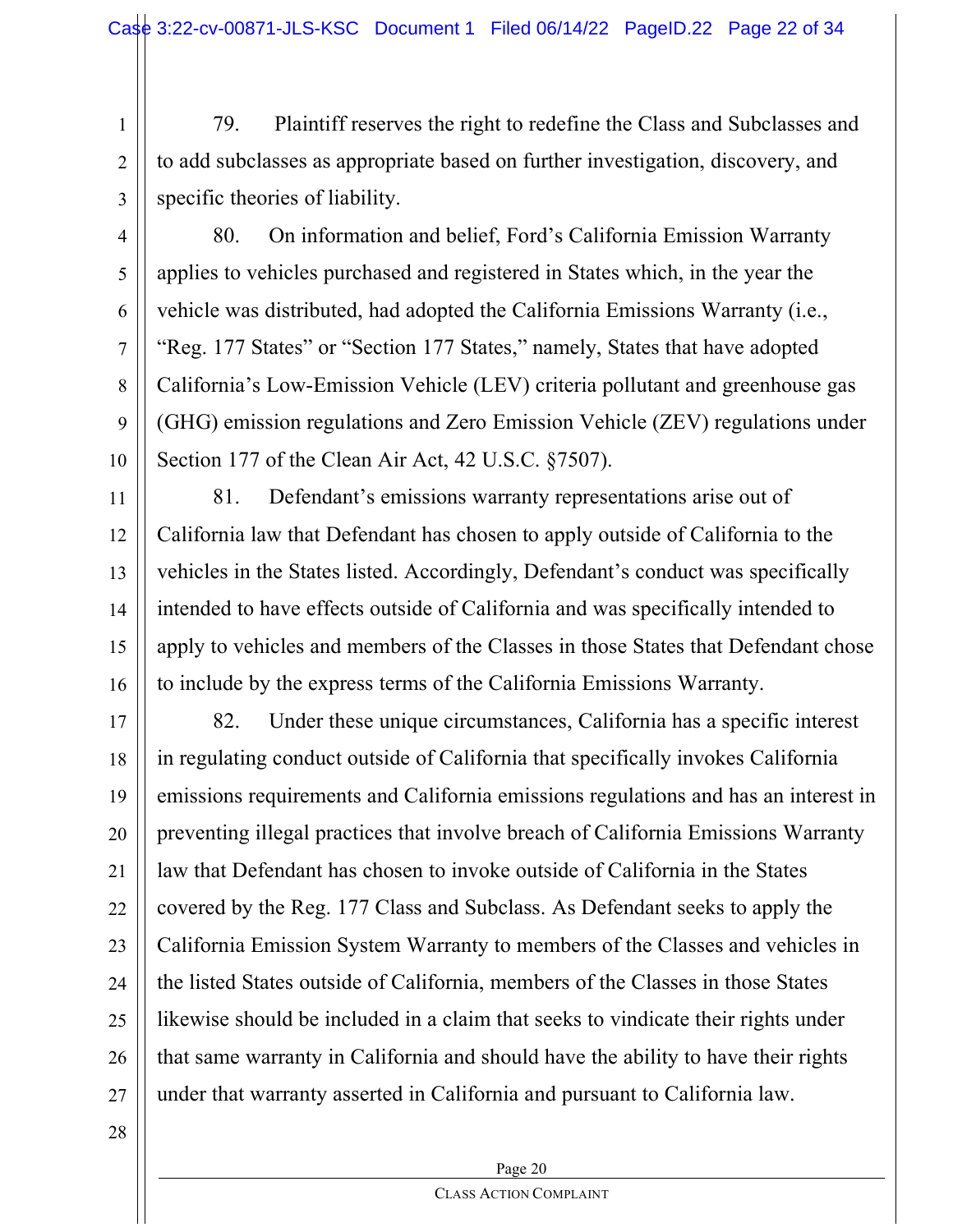1 2 3 4 5 6 7 8 83. Ford's own express application of the California Emissions Warranty constitutes a sufficient connection between California and out-of-state potential Class members. Further, Ford's misconduct, namely, Ford's failure to identify all emissions-related warranted parts to CARB, a California regulator, occurred in California, and even out-of-state purchasers were harmed by Ford's conduct that occurred in California. Ford failed to disclose, in its submissions to CARB, the parts that are properly covered by the California Emissions Warranty, including, but not limited to, the transmission.

9 10 11 12 13 14 15 16 17 18 19 20 21 22 23 24 25 26 27 28 84. As alleged herein, Ford is solely responsible for selecting and identifying to CARB all of the parts that should be classified as emissions warranted parts, and Ford failed to include the transmission and other components. Californians and out-of-state potential Class members in the additional States covered by the California Emissions Warranty suffered an identical harm – they were forced to pay the costs of transmission diagnosis, repair, or replacement, which should have been covered under the California Emissions Warranty, and were provided with warranties which were less valuable than the warranties they were legally entitled to at the time they purchased or leased their Class Vehicle. Under these unique circumstances, California has the greater interest in applying California's consumer laws to enforce compliance with the California Emissions Warranty than the other States have in using their consumer laws to enforce the same Regulation. California has a specific interest in regulating conduct outside of California that specifically invokes California emissions requirements and regulations, and California has an interest in preventing illegal practices that involve breach of California emissions law that Defendant has chosen to invoke outside of California in the specific States covered. California also has a supreme interest in applying its own consumer protection laws in ensuring that the California Emissions Warranty is properly interpreted and applied wherever Ford has chosen to invoke it.

Page 21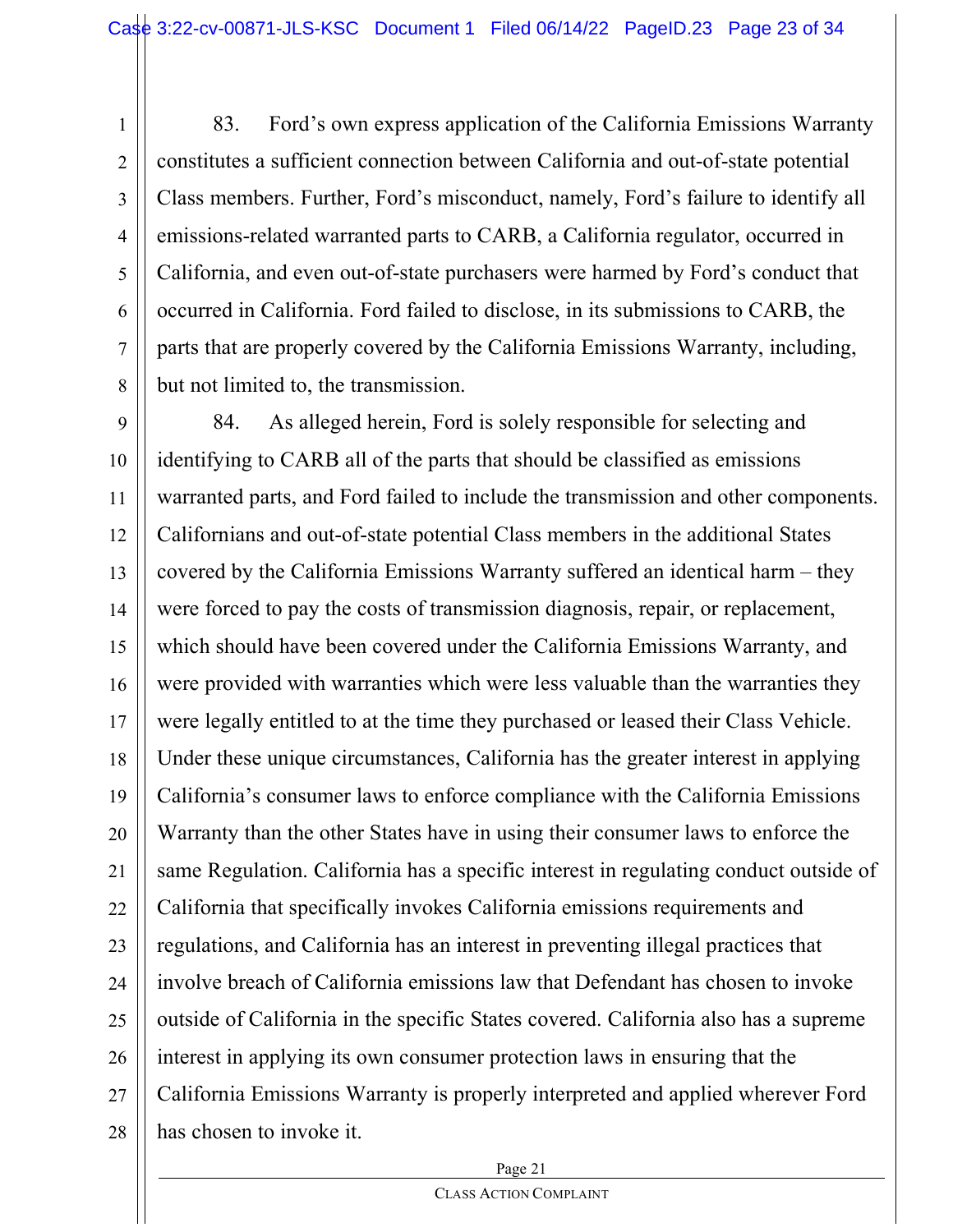1 2 3 4 5 6 7 8 9 10 11 85. Under the facts of this specific case, the law of California should be applied because California's interest would be more impaired if its consumer laws to enforce the California Emissions Warranty were subordinated to consumer laws of the other States to which Ford has chosen to apply the requirements of the California Emissions Warranty. Other jurisdictions' interests in applying their own consumer protection laws to their own residents do not strongly outweigh the interest California has in applying its consumer protection laws to enforce the California Emission Warranty with respect to the specific potential out-of-state members of the Classes identified herein. Therefore, the Classes alleged herein include persons who purchased or leased Class Vehicles that are registered in States other than California.

12 13 14 15 16 17 18 86. There is sufficient similarity among all the Class Vehicles and Ford's conduct as defined herein in that, among other things, all of the vehicles in the proposed Classes are subject to the same California Emissions Warranty and the same requirements that Ford report all emissions-related defects to CARB pursuant to the CCR. Ford has acted in a uniform manner with respect to all Class Vehicles by failing to properly cover transmissions in the Class Vehicles as required under the California Emissions Warranty and as described herein.

- 19 20 87. Accordingly, Plaintiff's proposed Class and Subclasses consist of and are defined as follows:
- 21 California Class and Subclass:

22

23

24

All persons in the State of California who have been owners or lessees of Class Vehicles and whose transmissions are not covered for 15-years or 150,000 miles (the "California Class").

25 26 27 28 All persons in the State of California who have been owners or lessees of Class Vehicles and who have paid for repairs and parts pertaining to defective transmissions which occurred outside of the Class Vehicle's powertrain warranty period but prior to 15-years or 150,000-miles (the "California Out-of-Pocket Subclass").

| Page 22                |  |
|------------------------|--|
| CLASS ACTION COMPLAINT |  |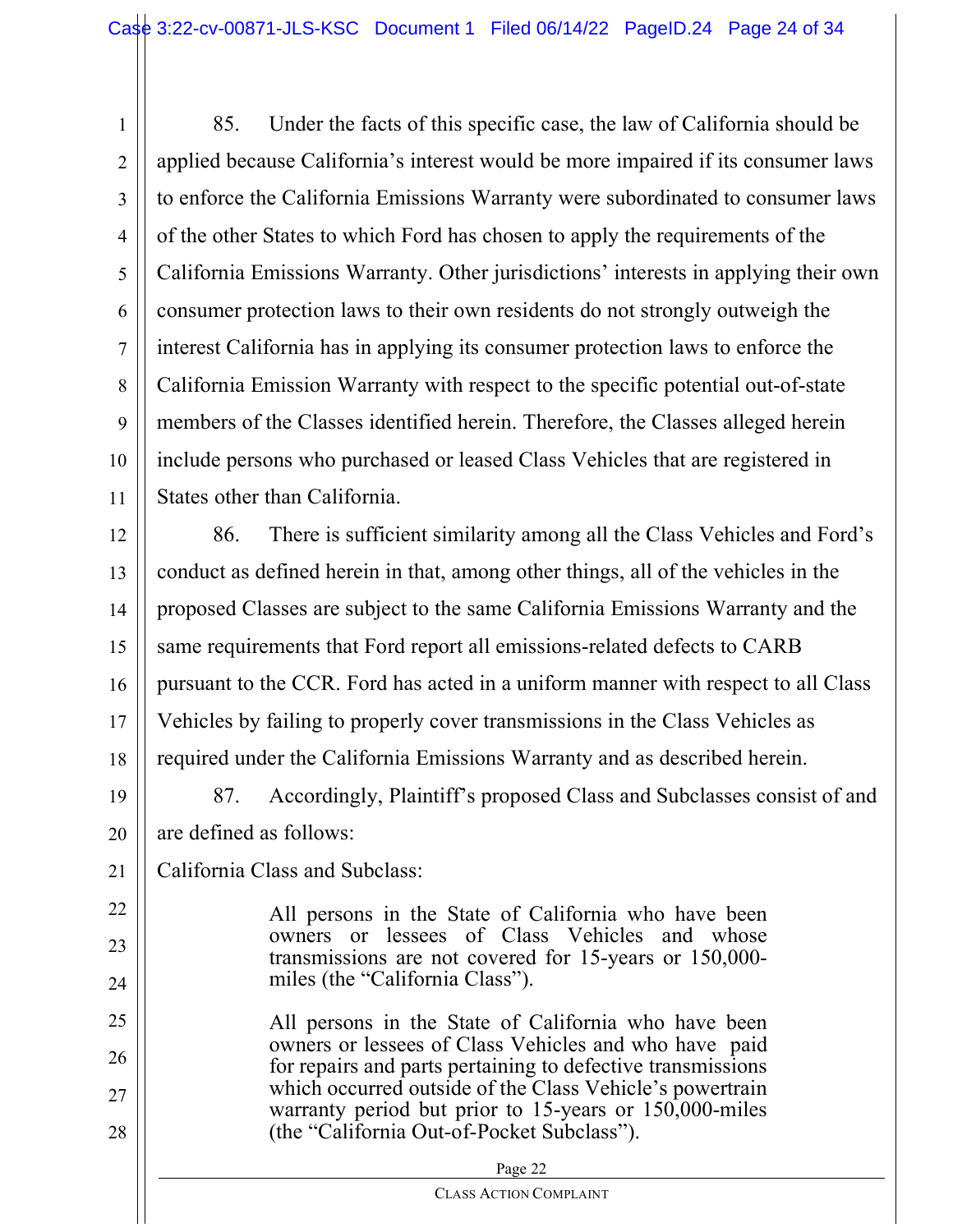|                     |     | Case 3:22-cv-00871-JLS-KSC Document 1 Filed 06/14/22 PageID.25 Page 25 of 34                                           |
|---------------------|-----|------------------------------------------------------------------------------------------------------------------------|
|                     |     |                                                                                                                        |
| $\mathbf{1}$        |     | Reg. 177 Class and Subclass:                                                                                           |
| $\overline{2}$<br>3 |     | All persons who have been owners or lessees of Class<br>Vehicles in a State which, in the year their vehicle was       |
| 4                   |     | distributed, had adopted the California Emissions<br>Warranty (i.e., "Reg. 177 States" or "Section 177 States)         |
| 5                   |     | and whose transmissions are not covered for 15-years or<br>150,000-miles (the "Reg. 177 Class").                       |
| 6                   |     | All persons who have been owners or lessees of Class                                                                   |
| 7                   |     | Vehicles in a State which, in the year their vehicle was<br>distributed, had adopted the California Emissions          |
| 8                   |     | Warranty (i.e., "Reg. 177 States" or "Section 177 States)<br>and who have paid for repairs and parts pertaining to     |
| 9                   |     | defective transmissions which occurred outside of the                                                                  |
| 10                  |     | Class Vehicle's powertrain warranty period but prior to<br>15-years or 150,000-miles (the "Reg. 177 Out-of-Pocket"     |
| 11                  |     | Subclass").                                                                                                            |
| 12                  |     | Excluded from the Classes and Subclasses are Defendant,<br>and its subsidiaries and affiliates; its current and former |
| 13                  |     | officers, directors, and employees (and members of their<br>immediate families); and the legal representatives, heirs, |
| 14<br>15            |     | successors or assigns of any of the foregoing. Also<br>excluded are any judge, justice, or judicial officer            |
| 16                  |     | presiding over this matter and the members of their<br>immediate families and judicial staff.                          |
| 17<br>18            | 88. | There are common questions of law and fact as to members of the                                                        |
| 19                  |     | Class and Subclasses that predominate over questions affecting only individual                                         |
| 20                  |     | members, including, but not limited to:                                                                                |
| 21                  | (a) | Whether Ford has failed and is failing to acknowledge that the                                                         |
| 22                  |     | transmission installed in the Class Vehicles should be covered under                                                   |
| 23                  |     | the 15-year, 150,000-mile California Emissions Warranty, pursuant                                                      |
| 24                  |     | to California law;                                                                                                     |
| 25                  | (b) | Whether Fords failure to comply with the California Emissions                                                          |
| 26                  |     | Warranty by failing to provide a 15-year, 150,000-mile California                                                      |
| 27                  |     | Emissions Warranty for the transmissions installed in the Class                                                        |
| 28                  |     | Vehicles damaged Class members when they purchased or leased a                                                         |
|                     |     | Page 23                                                                                                                |
|                     |     | <b>CLASS ACTION COMPLAINT</b>                                                                                          |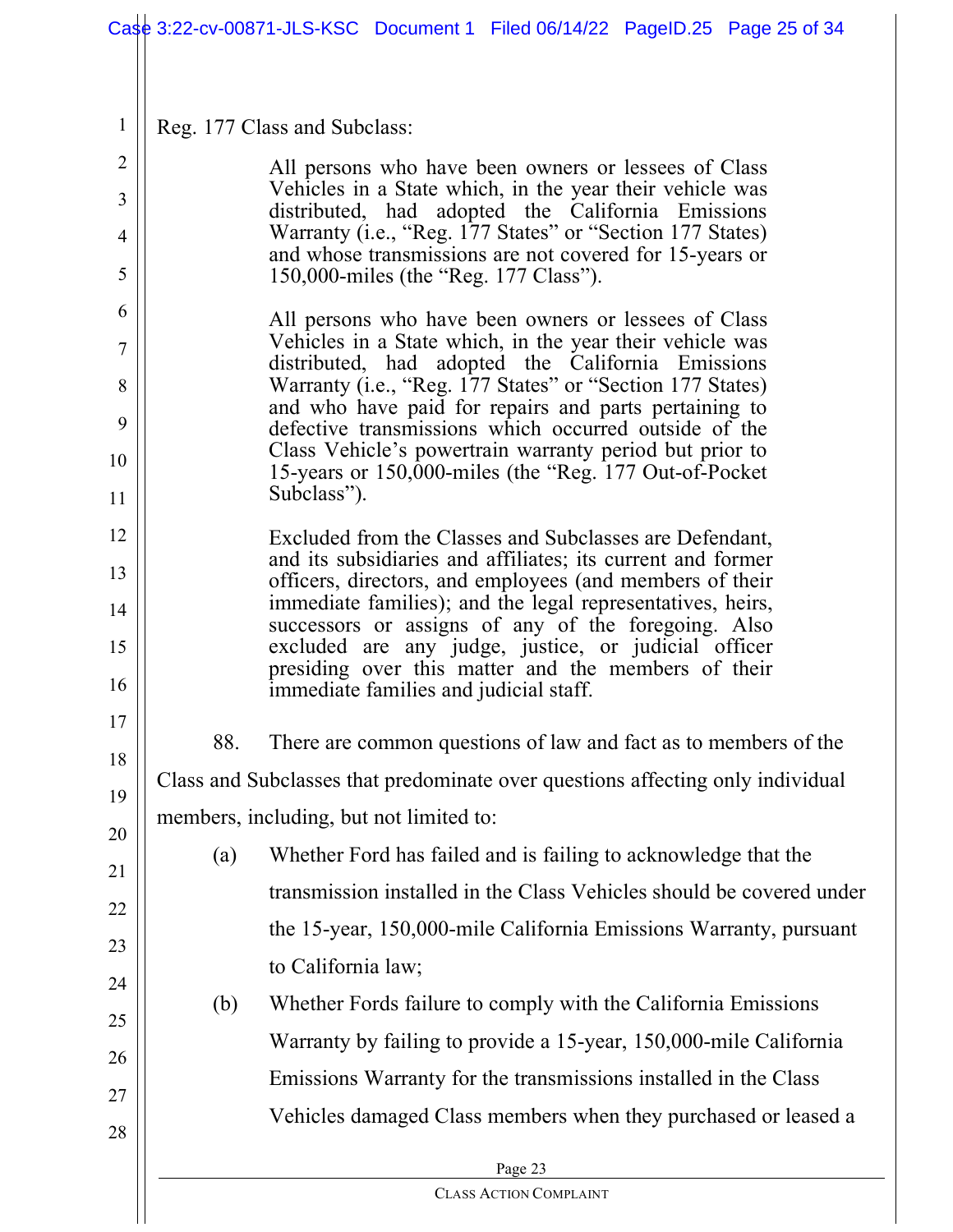| $\mathbf{1}$   |     | Class Vehicle with a less valuable warranty than they were entitled           |
|----------------|-----|-------------------------------------------------------------------------------|
| $\overline{2}$ |     | to;                                                                           |
| 3              | (c) | Whether Ford has engaged in and is engaging in a systematic                   |
| $\overline{4}$ |     | business practice of failing to identify that the transmission installed      |
| 5              |     | in the Class Vehicles should be covered under the 15-year, 150,000-           |
| 6              |     | mile California Emissions Warranty, pursuant to California law;               |
| 7              | (d) | Whether Ford's conduct is an unlawful and unfair business practice            |
| 8              |     | in violation of California Business & Professions Code section                |
| 9              |     | 17200, et seq.;                                                               |
| 10             | (e) | Whether Plaintiff and Class members are entitled to declaratory and           |
| 11             |     | injunctive relief regarding Ford's failure to identify that the               |
| 12             |     | transmission installed in the Class Vehicles should be covered under          |
| 13             |     | the 15-year, 150,000-mile California Emissions Warranty, pursuant             |
| 14             |     | to California law;                                                            |
| 15             | (f) | The appropriate remedy for Ford's violations of California law.               |
| 16             | 89. | There is a well-defined community of interest in the litigation and the       |
| 17             |     | Class members are readily ascertainable:                                      |
| 18             | (a) | Numerosity: The Class members are so numerous that joinder of all             |
| 19             |     | Class members would be unfeasible and impractical. The                        |
| 20             |     | membership of the entire Class is unknown to Plaintiff at this time;          |
| 21             |     | however, the Class is estimated to be greater than one hundred (100)          |
| 22             |     | individuals and the identity of such membership is readily                    |
| 23             |     | ascertainable by inspection of Defendant's records.                           |
| 24             | (b) | <b>Typicality:</b> Plaintiff is qualified to, and will, fairly and adequately |
| 25             |     | protect the interests of each Class member with whom he has a well-           |
| 26             |     | defined community of interest, and Plaintiff's claims (or defenses, if        |
| 27             |     | any) are typical of all Class members as demonstrated herein.                 |
| 28             |     |                                                                               |
|                |     | Page 24                                                                       |
|                |     | <b>CLASS ACTION COMPLAINT</b>                                                 |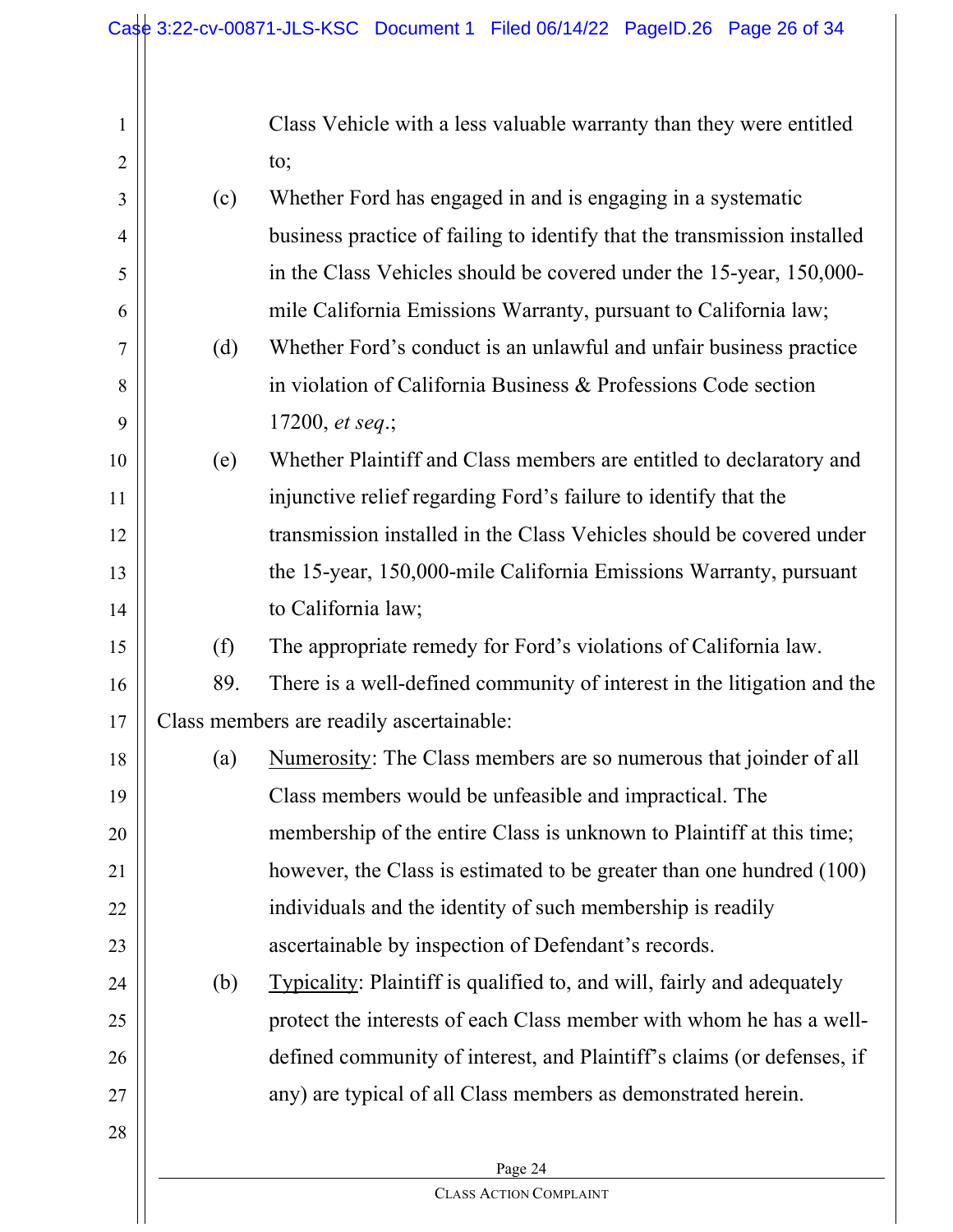(c) Adequacy: Plaintiff is qualified to, and will, fairly and adequately protect the interests of each Class member with whom he has a welldefined community of interest and typicality of claims, as demonstrated herein. Plaintiff acknowledges that he has an obligation to make known to the Court any relationship, conflicts or differences with any Class member. Plaintiff's attorneys, the proposed Class counsel, are versed in the rules governing class action discovery, certification, and settlement. Plaintiff has incurred, and throughout the duration of this action, will continue to incur costs and attorneys' fees that have been, are, and will be necessarily expended for the prosecution of this action for the substantial benefit of each Class member. (d) Superiority: The nature of this action makes the use of class action adjudication superior to other methods. A class action will achieve

economies of time, effort, and expense as compared with separate lawsuits, and will avoid inconsistent outcomes because the same issues can be adjudicated in the same manner and at the same time for the entire class.

18 19

1

2

3

4

5

6

7

8

9

10

11

12

13

14

15

16

17

## **TOLLING OF THE STATUTE OF LIMITATIONS**

20 21 22 23 24 25 26 27 90. Ford has engaged in misleading and dishonest conduct relating to its failure to identify all of the parts, including the transmission, that should be covered pursuant to the California Code of Regulations regarding the California Emissions Warranty. Despite acting diligently, Plaintiff and Class members lacked the resources and had no realistic ability to identify the specific parts that should have been covered. Plaintiff and Class members cannot be reasonably expected on their own to learn or discover what parts should be covered under the California Emissions Warranty. Therefore, the discovery rule is applicable to the claims

28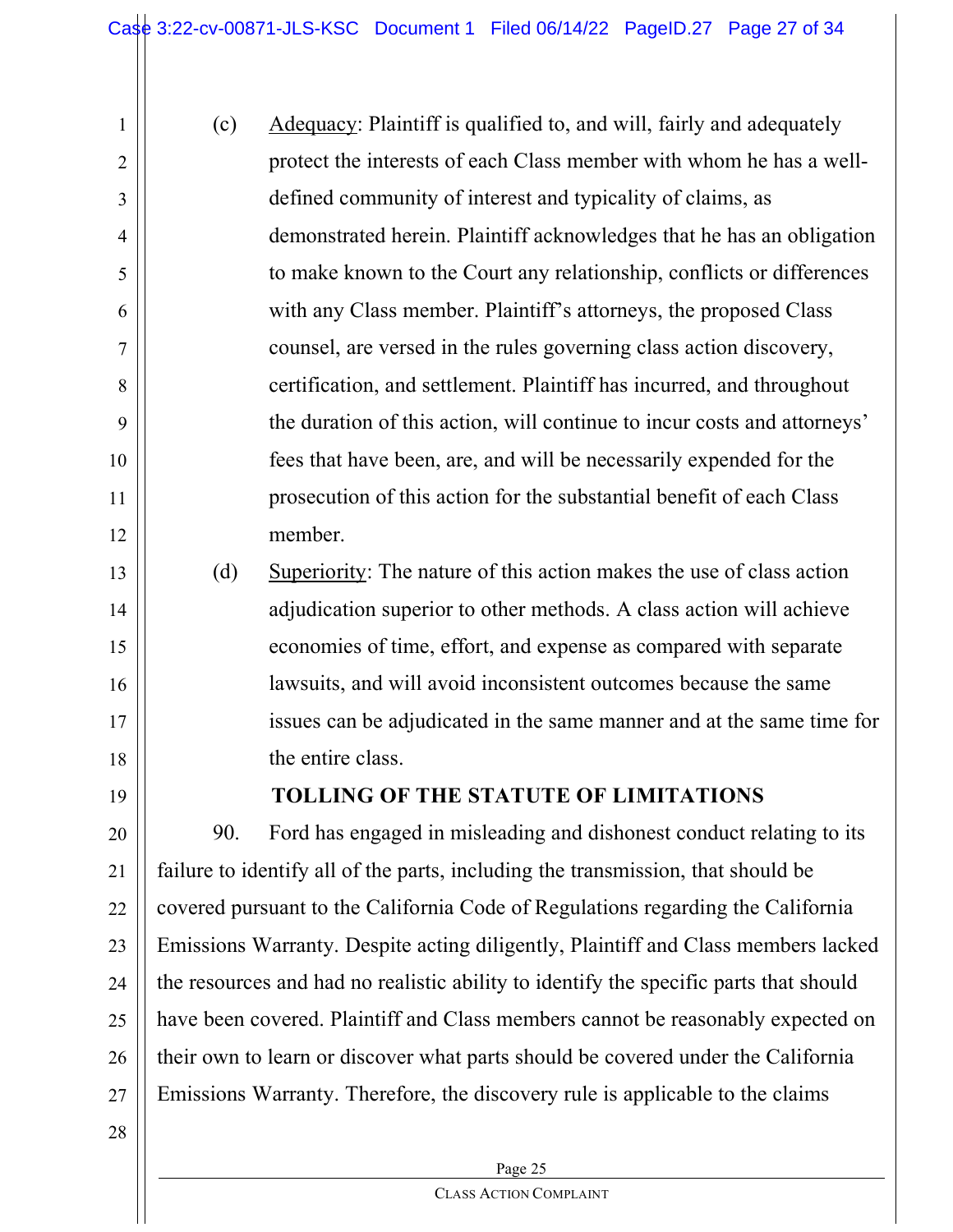1 2 asserted by Plaintiff and Class members, and the statute of limitations for bringing the claims set forth herein should be tolled.

3 4 5 6 7 8 9 10 11 12 13 14 15 16 17 18 19 91. Ford has actual and constructive knowledge that it is violating California law by failing to identify all of the parts that should be covered under the California Emissions Warranty. Ford has concealed from Plaintiff and Class members that Ford is violating California law as set forth herein. Any applicable statute of limitation is tolled by Ford's wrongful conduct set forth herein, and Ford is estopped from relying on any statute of limitation because of its conduct as set forth herein. **FIRST CAUSE OF ACTION Violation of California Unfair Competition Law (Cal. Bus. & Prof. Code §§ 17200,** *et seq***.) By Plaintiff, the California Class, and the Reg. 177 Class Against All Defendants** 92. Plaintiff re-alleges and incorporates by reference each allegation set forth above. 93. California Business and Professions Code section 17200, *et seq*. (the "UCL") prohibits "any unlawful, unfair or fraudulent business act or practice." Ford has committed acts of unfair competition proscribed by the UCL, including

20 21 the acts and practices alleged herein. 94. The UCL imposes strict liability. Plaintiff need not prove that Ford

22 23 intentionally or negligently engaged in unlawful or unfair business practices – only that such practices occurred.

24 25 95. Ford is a "person" as defined by Business & Professions Code § 17201.

26 27 96. As a direct and proximate result of Ford's acts and practices in violation of the UCL, Plaintiff and members of the California Class and the Reg.

28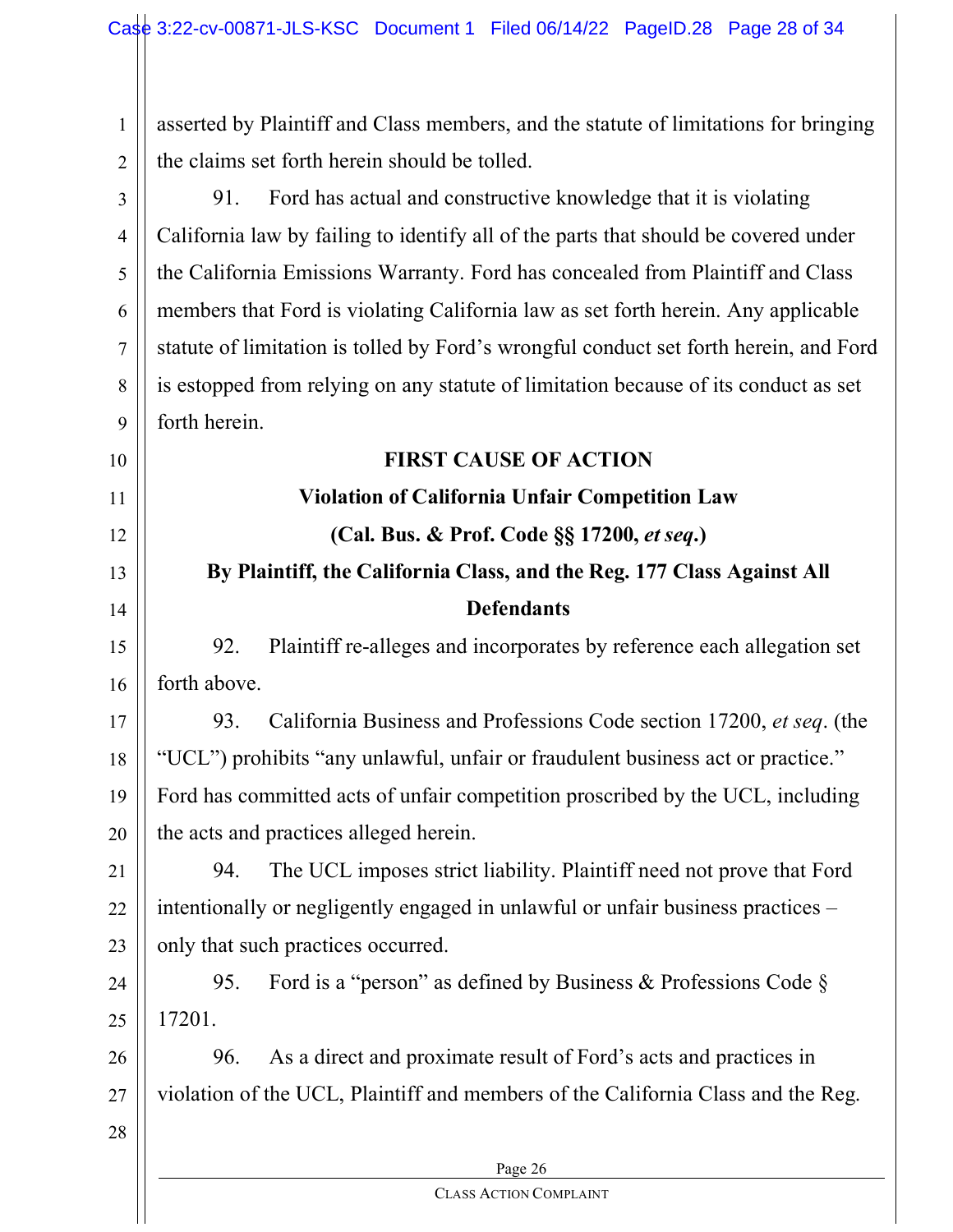177 Class have suffered injury in fact and lost money or property as set forth above and will continue to do so.

## 3 4

5

23

1

2

## **Unlawful Prong**

97. A business practice is "unlawful" under the UCL if it is forbidden by law or regulations, including the standard of professional conduct.

6 7 98. The violation of any law or regulation may serve as the predicate for a violation of the "unlawful" prong of the UCL.

8 9 10 99. Ford's conduct is unlawful because it violates the California Code of Regulations, including the requirement under the California Code of Regulations, by failing to provide coverage under the California Emissions Warranty.

11 12 13 14 100. Ford's conduct violates California Code of Regulations section 1962.1, 2037(c) and 2038(c) because Ford fails to identify the transmission as a part that should be covered under the 15-year/150,000-mile California Emissions Warranty.

15 16 17 18 101. Ford's conduct is unlawful because it fails on a systemic and class wide basis to provide coverage for transmissions installed in the Class Vehicles for 15-years or 150,000-miles, as required pursuant to CCR Sections 1962.1, 2035, 2037, and 2028.

19 20 21 22 102. Ford's acts of unlawful competition as set forth above present a continuing threat and will persist and continue to do so unless and until this Court issues appropriate injunctive relief. Plaintiff also seeks attorneys' fees and costs pursuant to, *inter alia*, C.C.P. § 1021.5.

## **Unfair Prong**

24 25 26 27 28 103. An act or practice is unfair if the consumer injury is substantial, is not outweighed by any countervailing benefits to consumers or to competition, and is not an injury the consumers themselves could reasonably have avoided. An act or practice also is unfair if it offends an established public policy or is immoral, unethical, oppressive, unscrupulous, or substantially injurious to consumers. An

Page 27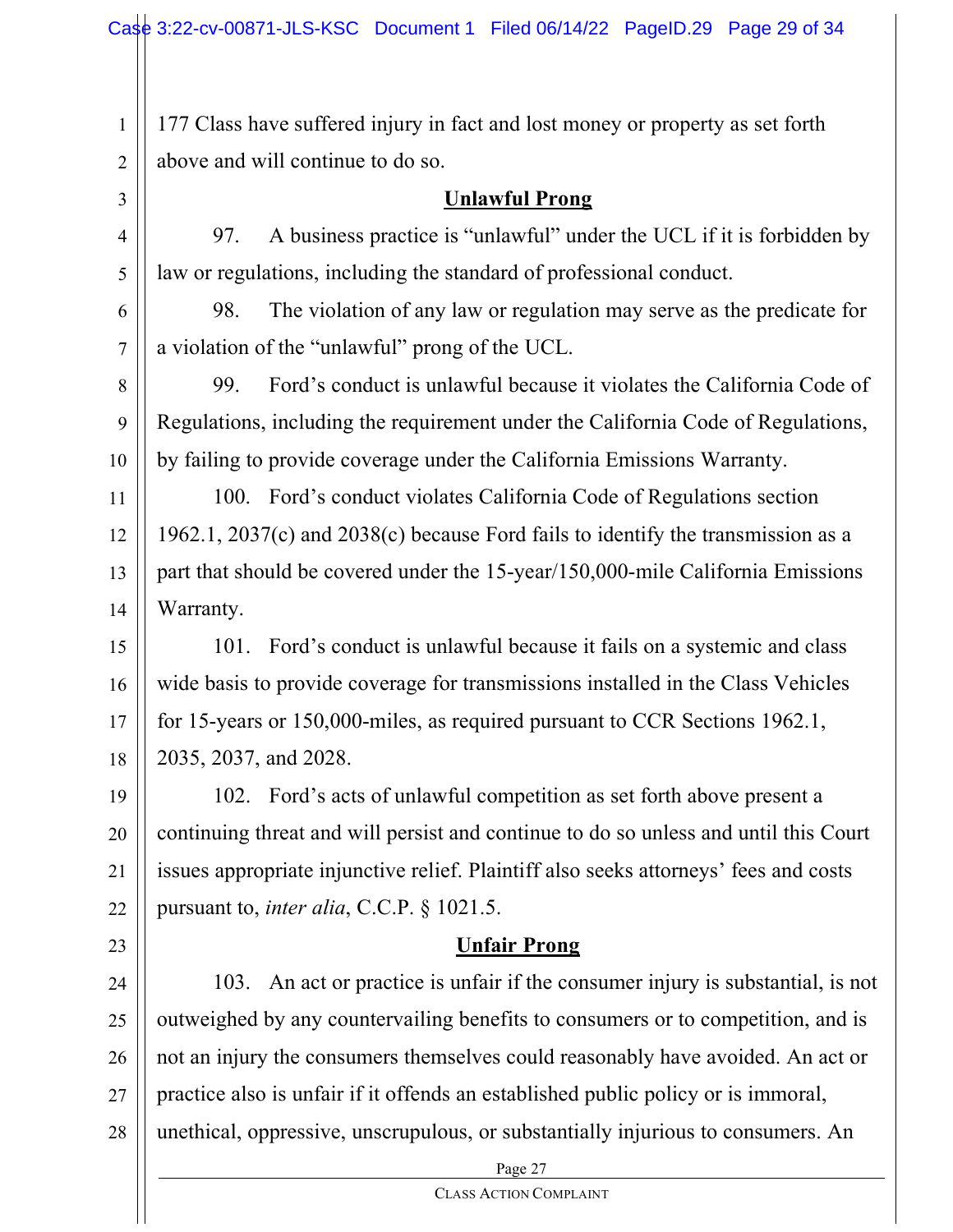1

2 3 act or practice also is unfair if Plaintiff's claims are "tethered" to specific constitutional, statutory, or regulatory provisions. Ford's conduct violates all of these definitions.

4 5 6 7 8 9 10 11 12 13 104. As alleged above, Ford engages and has engaged in a systematic business practice of failing to identify for consumers and its factory authorized repair facilities that the transmissions installed in the Class Vehicles are covered by the California Emissions Warranty. Ford does this in an effort to reduce the amount of money that Ford spends on warranty-related repairs knowing that it would be very difficult if not impossible for most consumers to discover this unlawful conduct. If Ford complied with California law and properly identified that the transmission installed in the Class Vehicles should be identified as covered under the 15-years, 150,000-miles California Emissions Warranty, then Ford dealerships would properly provide warranty coverage for said parts.

14 15 16 17 18 19 20 21 22 23 24 25 105. Further, Ford's conduct is unfair because it refuses to provide warranty coverage for transmissions installed in the Class Vehicles pursuant to the California Emissions Warranty for 15-years or 150,000-miles for the sole purpose of wrongfully limiting its warranty claims, with no regard for the fact that the public is being forced to pay for repairs which should be covered under the 15 year 150,000-mile California Emissions Warranty, or that the public is being provided with a warranty that is less valuable than the warranty they are legally entitled to at the time of purchase or lease of their Class Vehicle. Plaintiff and members of the Class have wrongfully been denied warranty coverage at service centers throughout California and have suffered injury in fact and a loss of money or property as a result of Ford's unfair business acts and practices as set forth in detail.

26 27 28 106. Ford's failure to properly identify that transmissions installed in Class Vehicles should have been covered under the 15-year, 150,000-mile California Emissions Warranty is a uniform and systematic statewide business practice on

Page 28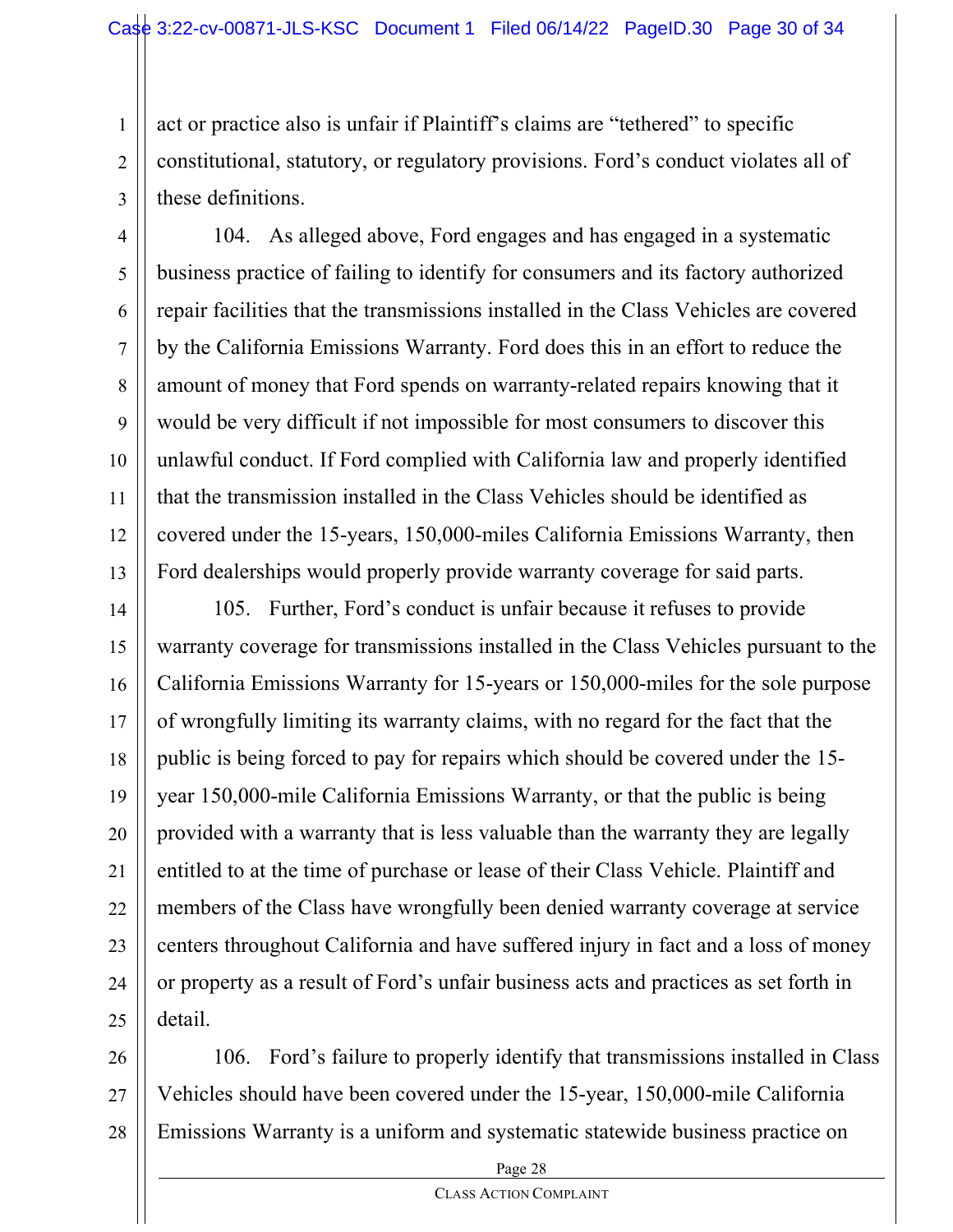the part of Ford to minimize the amount of money that Ford has to pay out in warranty claims. This conduct violates California law.

2 3

4

5

6

7

8

9

10

1

107. All of the acts and practices of Ford as described in this complaint constitute "unfair" business acts and practices. A business act or practice is "unfair" under the UCL if the reasons, justifications, and motives of the alleged wrongdoer are outweighed by the gravity of the harm to the alleged victims. Plaintiff has suffered injury in fact and a loss of money or property as a result of Ford's unfair business acts and practices as set forth herein in detail. It is Plaintiff's information and belief that Class members have also suffered injury as a result of Ford's wrongful conduct.

11 12 13 14 15 16 108. As a direct and proximate result of Ford's acts and practices in violation of the UCL, Plaintiff and members of the Class have paid out of pocket to repair or replace emissions components that should have been covered by Ford under the 15-year 150,000-mile California Emissions Warranty. Forcing consumers to pay out of pocket to repair or replace vehicle components that should be covered under warranty is clearly unfair.

17 18 19 20 21 22 23 109. As a direct and proximate result of Ford's acts and practices in violation of the UCL, Plaintiff and members of the Class have purchased or leased Class Vehicles which provided inadequate, truncated, and less valuable warranty coverage to the transmission than they were legally entitled to, as alleged herein. Failing to provide customers with California Emissions Warranty coverage for transmission defects in Class Vehicles which increase regulated emissions, in violation of the CCR, is clearly unfair.

24 25 26 27 110. Ford's conduct does not benefit consumers or competition. Plaintiff and Class members could not reasonably avoid the injury each of them suffered or will suffer, which injury is substantial. Ford's conduct only benefits Ford, by enabling Ford to avoid having to pay warranty claims for defective transmissions

28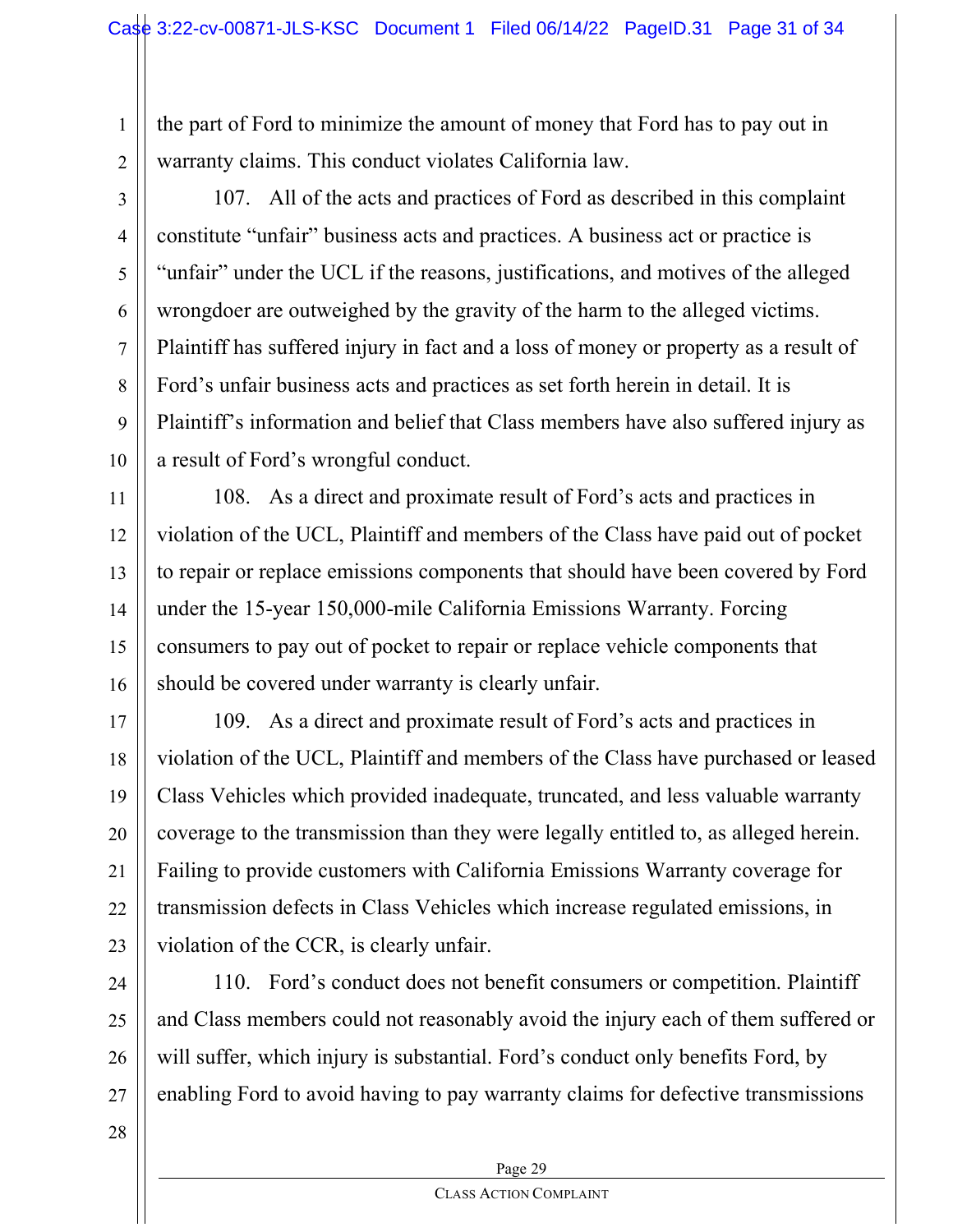1 2 in Class Vehicles which should be covered by the 15-year 150,000-mile California Emissions Warranty.

3 4 5 6 7 111. The gravity of the consequences of Ford's conduct as described above outweighs the justification, motive, or reason and therefore, is immoral, unethical, and unscrupulous, and offends established public policy that is tethered to legislatively declared policies as set forth in the laws detailed above, or is substantially injurious to the public, for the reasons set forth above.

8 9 10 11 12 112. Ford's conduct also offends established public policy that is tethered to legislatively declared policies as set forth in the laws detailed above, including California laws and regulations regarding California's Emission Control System Warranty Requirements, or is substantially injurious to the public, for the reasons set forth above.

13 14 15 16 113. To the extent that any definition of "unfair" requires a balancing test or weighing various factors, such an inquiry is fact intensive and requires a full factual record as to Ford's justification and motives for its conduct, and as to the impact of Ford's conduct on Plaintiff and Class members.

17 18 19 20 114. Ford's acts of unfair competition as set forth above present a continuing threat and will persist and continue to do so unless and until this Court issues appropriate injunctive relief. Plaintiff also seeks attorneys' fees and costs pursuant to, *inter alia*, C.C.P. § 1021.5.

## **PRAYER FOR RELIEF**

22 23 WHEREFORE, Plaintiff, on behalf of herself and all others similarly situated, prays for relief and judgment against Ford as follows:

21

24 25 26 1. For an order certifying this case as a class action, appointing Plaintiff as the representative of the Classes and Subclasses, and appointing counsel for Plaintiff as Class Counsel;

27 28 2. That the Court declare, adjudge, and decree that Ford is financially responsible for notifying all Class members about the wrongful conduct set forth

Page 30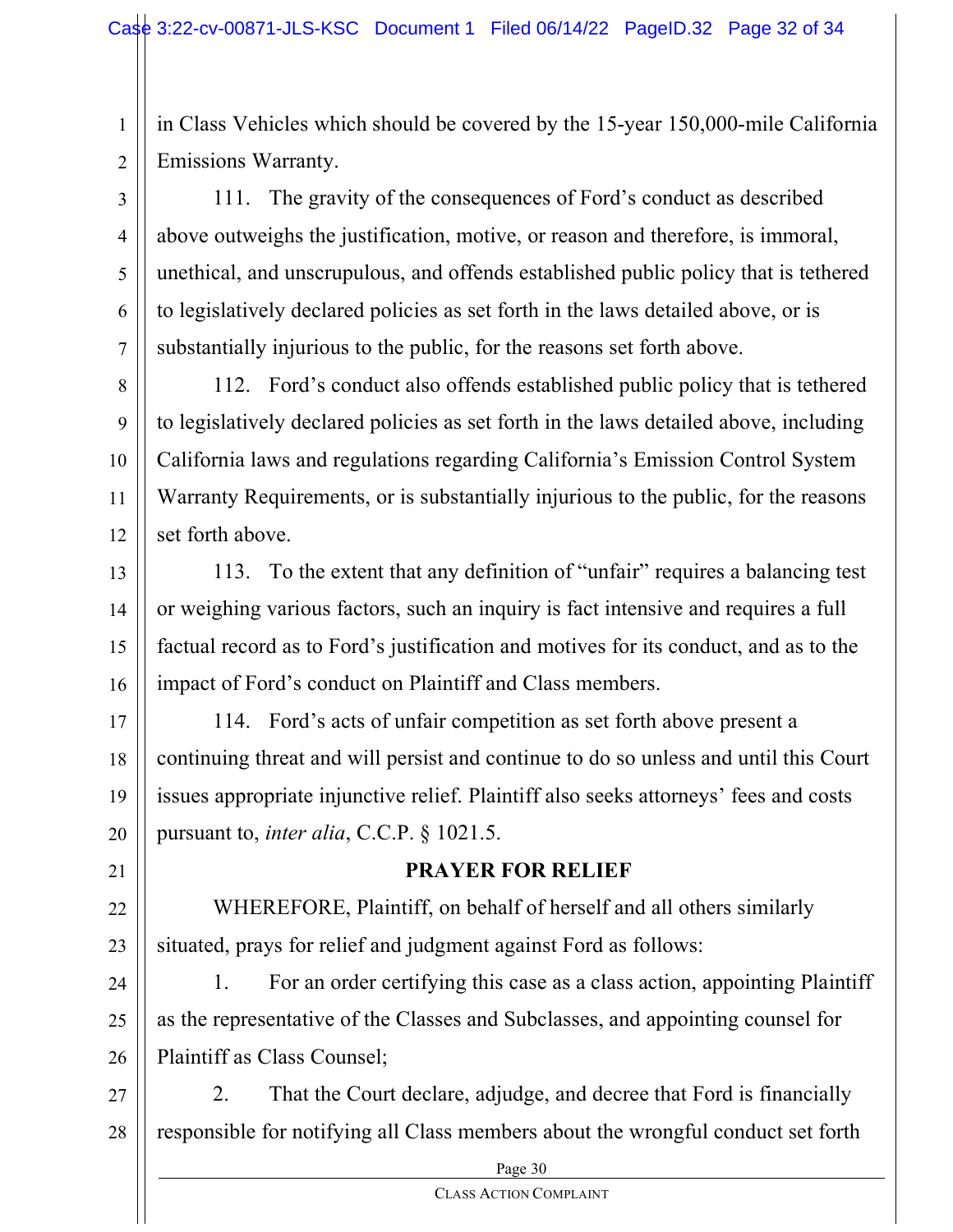1 2 3 4 5 6 7 8 9 10 11 12 13 14 herein; that Ford's conduct as alleged herein violates the California Emissions Warranty laws because Ford has, among other things, used, and continues to use, the wrong or incorrect standards for identifying "emissions-related" parts under the California Emissions Warranty; Ford failed and is failing to properly identify and warrant under the California Emissions Warranty the transmission and/or all of the parts, components or systems that should have been properly covered for emissions-related defects as identified and limited as described herein, and/or that Plaintiff and the members of the Class are entitled to warranty coverage under California Emissions Warranty for transmissions in Class Vehicles under the California Emissions Warranty as described or defined herein; and an order requiring Ford to, *inter alia*, review its warranty books for all Class Vehicles and properly identify and warrant the transmission and, on a going forward basis, use the proper standard for determining whether a part is "emissions-related" under the California Emissions Warranty;

15 16 3. That the Court declare, adjudge, and decree that Ford is responsible for notifying all Class members about the wrongful conduct set forth herein;

17 18 19 20 4. That the Court declare, adjudge, and decree that Ford's failure to identify and warrant transmission in Class Vehicles pursuant to the California Emissions Warranty constitutes an unfair and unlawful business practice in violation of California Business and Professions sections 17200, *et seq.*;

21 22 23 24 5. For declaratory relief pursuant to 28 U.S.C. section 2201 that Ford is in violation of, and must comply with, the California Emissions Warranty, namely, that Ford, *inter alia*, identify and cover the transmission in Class Vehicles under the California Emissions Warranty;

25 26 27 28 6. For an order declaring and enjoining Ford from further unfair and unlawful distribution, sales, and lease practices and compelling Ford to properly and fully identify that transmission in Class Vehicles is covered pursuant to the California Emissions Warranty. Further, Ford will provide restitution for amounts

Page 31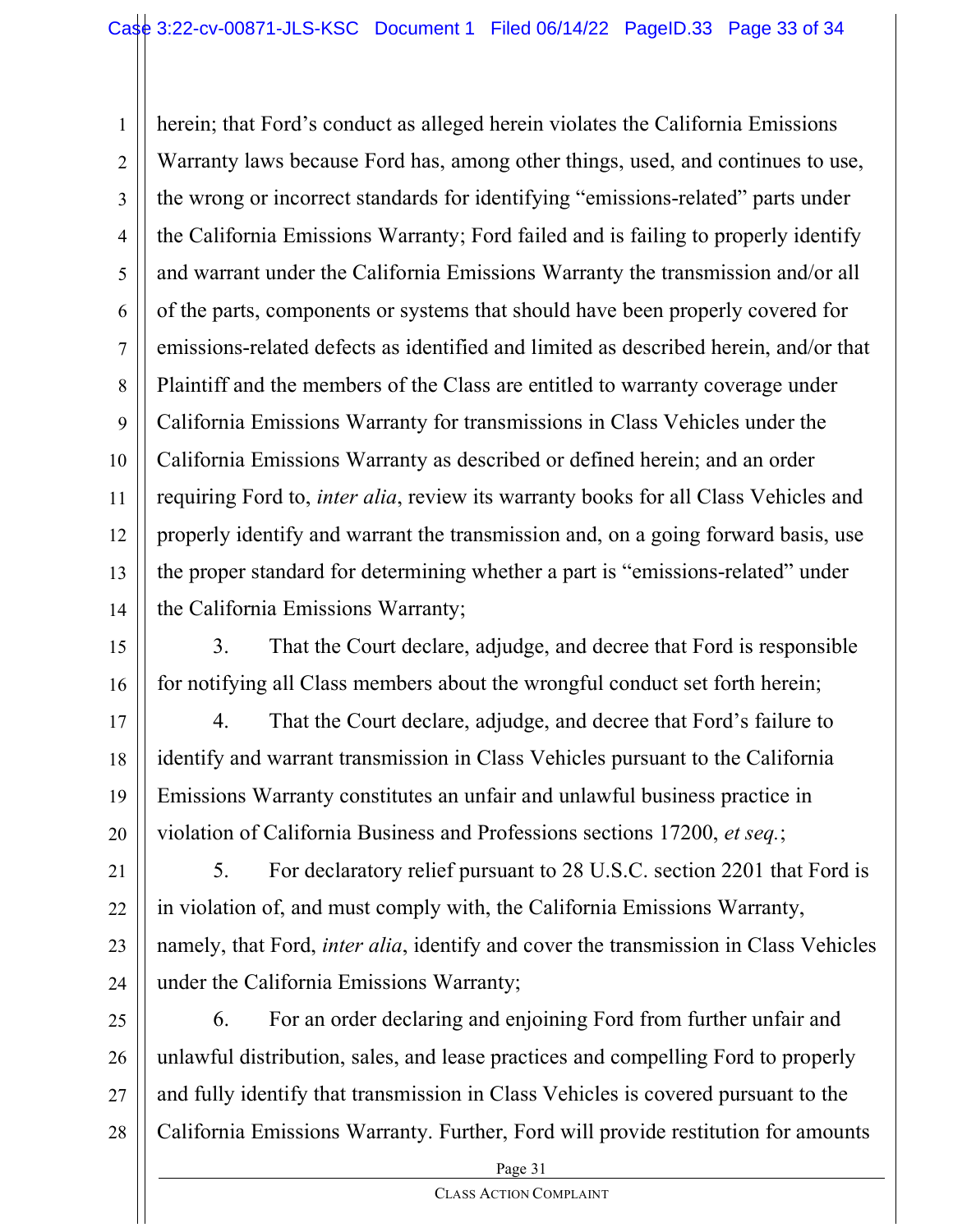| $\mathbf{1}$   | wrongfully paid by Plaintiff and Class members relating to these repairs which    |  |  |
|----------------|-----------------------------------------------------------------------------------|--|--|
| $\overline{2}$ | should have been covered by Ford under the California Emissions Warranty, as      |  |  |
| 3              | well as the amount by which consumers overpaid for the purchase or lease of their |  |  |
| $\overline{4}$ | vehicle as a result of the truncated and noncompliant warranties provided to them |  |  |
| 5              | at the time of purchase or lease;                                                 |  |  |
| 6              | For an award to Plaintiff and the Out-of-Pocket Subclass members of<br>7.         |  |  |
| $\overline{7}$ | any repair costs they are owed;                                                   |  |  |
| 8              | For the appointment of a receiver, as necessary, to receive, manage<br>8.         |  |  |
| 9              | and distribute any and all funds from Ford and determined to have been            |  |  |
| 10             | wrongfully acquired by Ford as a result of violations of California Business &    |  |  |
| 11             | Professions Code sections 17200, et seq.;                                         |  |  |
| 12             | 9.<br>For an award of attorneys' fees and costs pursuant to California Code       |  |  |
| 13             | of Civil Procedure $\S$ 1021.5;                                                   |  |  |
| 14             | 10.<br>For an award of attorneys' fees and costs, as otherwise allowed by         |  |  |
| 15             | law;                                                                              |  |  |
| 16             | For an award of pre-judgment and post-judgment interest;<br>11.                   |  |  |
| 17             | For leave to amend the Complaint to conform to the evidence<br>12.                |  |  |
| 18             | produced at trial; and,                                                           |  |  |
| 19             | For all other relief as may be appropriate under the circumstances.<br>13.        |  |  |
| 20             |                                                                                   |  |  |
| 21             | Dated: June 14, 2022<br>Respectfully submitted,                                   |  |  |
| 22             | <b>POMERANTZ LLP</b>                                                              |  |  |
| 23             | THE LAW OFFICE OF ROBERT STARR<br>FRONTIER LAW CENTER                             |  |  |
| 24             | By: /s/ Manny Starr<br>Jordan L. Lurie                                            |  |  |
| 25             | Ari Y. Basser<br>Robert L. Starr                                                  |  |  |
| 26             | Manny Starr<br>Attorneys for Plaintiff                                            |  |  |
| 27             |                                                                                   |  |  |
| 28             |                                                                                   |  |  |
|                |                                                                                   |  |  |